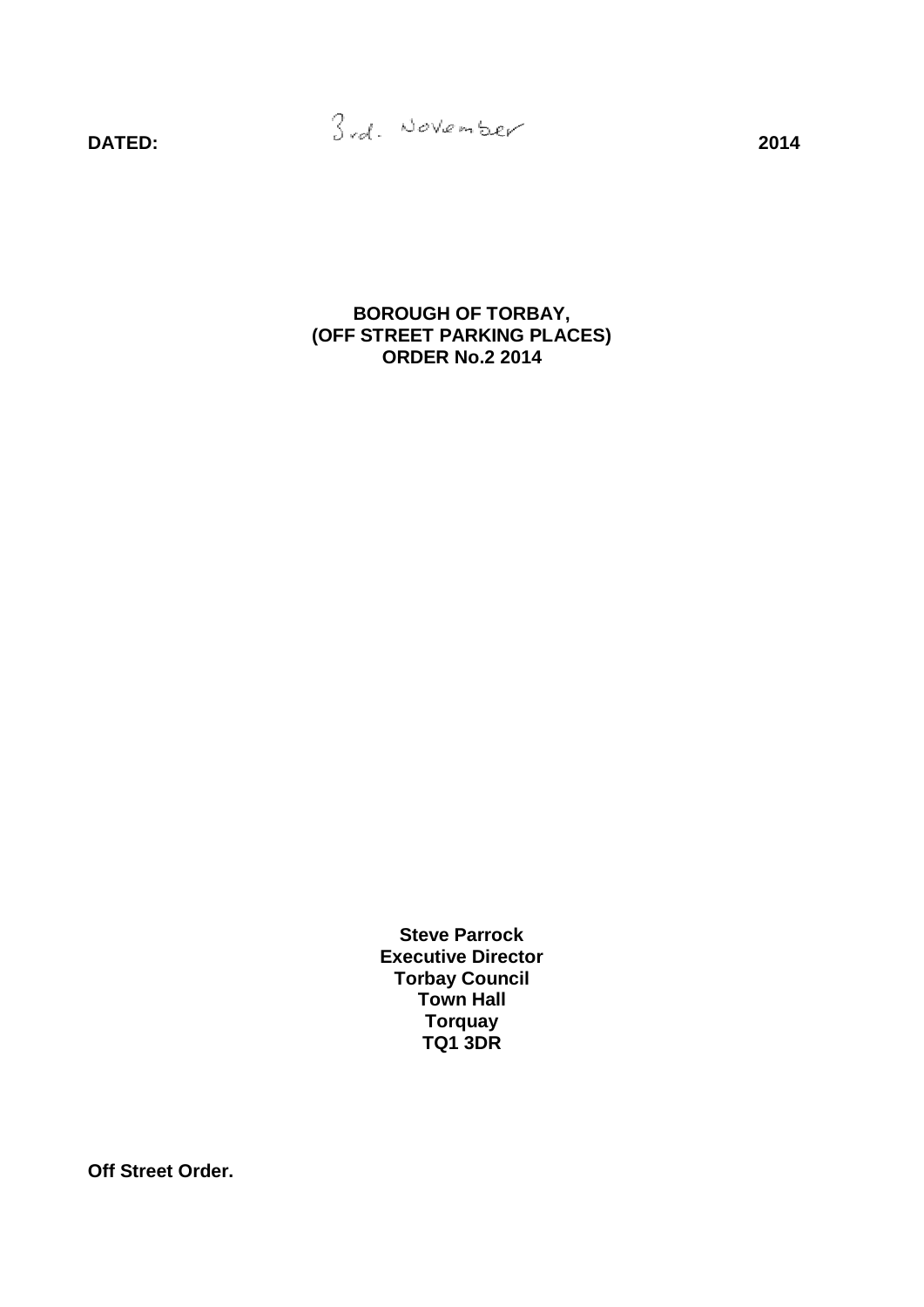### **BOROUGH OF TORBAY, (OFF STREET PARKING PLACES) ORDER No.2 2014**

The Council of the Borough of Torbay ("the Council") in exercise of its powers under Sections 32, 33 and 35 of the Road Traffic Regulation Act 1984 ("the 1984 Act") as amended by the Parking Act 1989 and the Traffic Management Act 2004 and of all other enabling powers with the consent of the County Council of Devon in accordance with Section 39(3) of the 1984 Act and after consulting with the Chief Officer of Police in accordance with Part III of Schedule 9 to the 1984 Act hereby makes the following Order:-

# **Part I**

- 1. This Order shall come into operation on the  $\frac{1}{2}$  external value may be cited as "Borough of Torbay (Off Street Parking Places) Order No.2 2014".
- 2. Without prejudice to the validity of anything done or to any liability incurred in respect of any act or omission before the coming into force of this Order, the "Borough of Torbay (Off Street Parking Places) Order 2014" is hereby revoked.
- 3. (1) In this Order, except where the context otherwise requires the following expressions have the meanings hereby respectively assigned to them:-

"authorised vehicle" shall mean any vehicle specified in Articles 9(2) and 9(3) that is permitted to park within a parking place specified in Schedule 4;

"car park permit" shall mean any season ticket issued for a period not exceeding one year and expiring at any time;

"car sharing bays" means a bay set aside for vehicles displaying a minimum of two car park permits of the type specified in Article 7(1)(l) of this Order, and displayed in the manner specified in Article 7(2) of this Order;

"civil enforcement officer" means a person authorised by or on behalf of the Council to supervise any parking place;

"commercial vehicle" means a vehicle being used for or constructed or adapted for commercial purposes having a gross unladen weight of more than 2 tonnes;

"cycle" has the same meaning as in Section 196 of the Road Traffic Act 1972;

"disabled person's vehicle" has the same meaning as in the Local Authorities Traffic Orders (Exemptions for Disabled Persons)(England) Regulations 2000;

"disabled person's badge" has the same meaning as in the Disabled Persons(Badges for Motor Vehicles)(England) Regulations 2000;

"e-permit" means an electronic permit purchased via the mobile telephone parking system;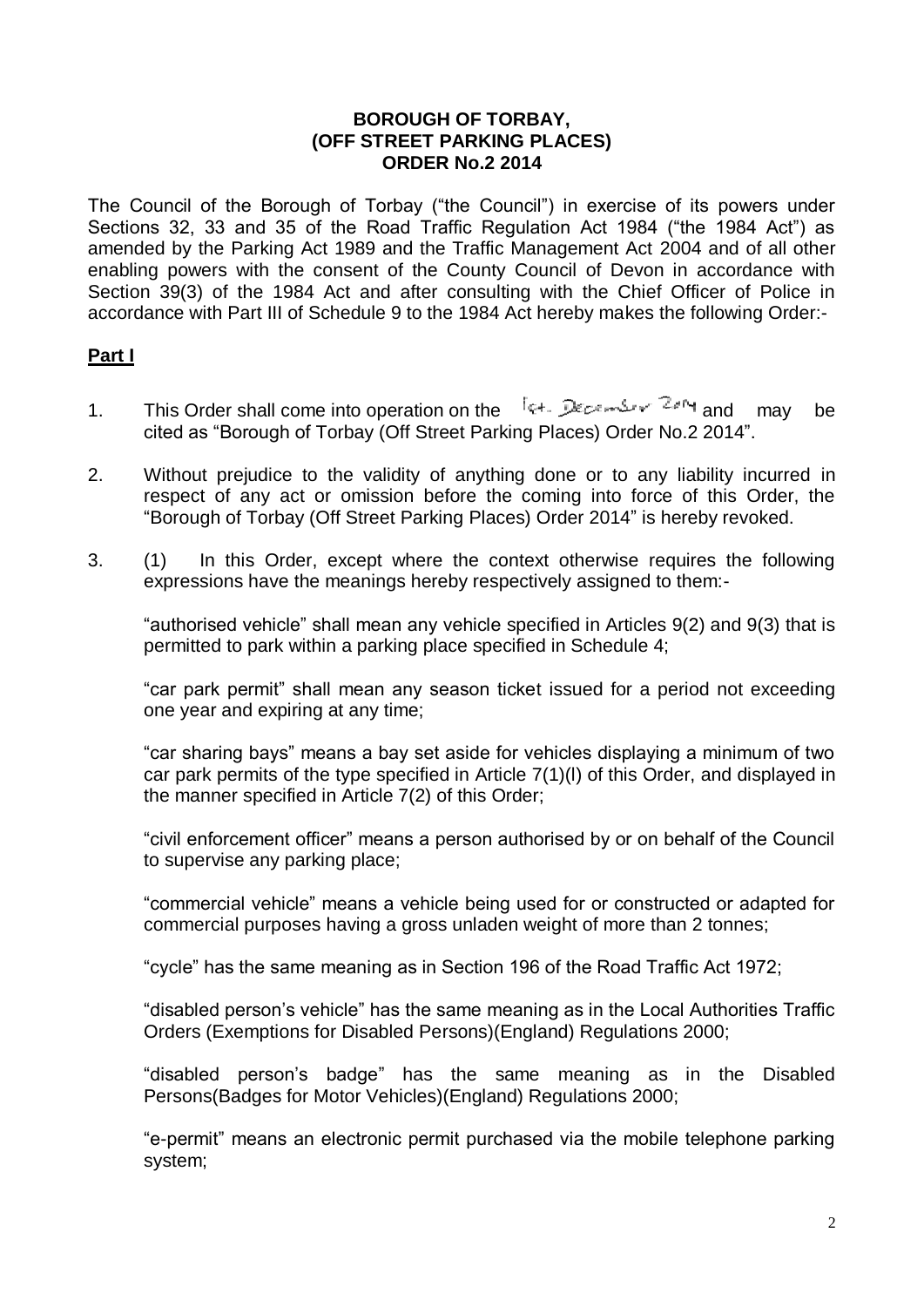"entry ticket" means a ticket issued by a ticket machine upon entry to a pay on exit car park;

"goods" includes postal packets of any descriptions; and delivering and collection in relation to any goods including checking the goods for the purpose of their delivery or collection;

"goods vehicle" means a motor vehicle which is constructed or permanently adapted for the use of the carriage of goods or burden of any description, and unless it is an articulated vehicle within the meaning of S138(3) of the Act, is not drawing a trailer;

"hallkeepers vehicle" means a vehicle nominated for use by Torbay Councils Facilities Management Officer';

"library vehicle" means a vehicle nominated by Torbay Councils 'Community & Performance Librarian';

"mobile enforcement vehicle" means a vehicle nominated by Torbay Councils 'Service Lead for Parking Services';

"mobile telephone parking" means the purchase of a period of parking via a mobile telephone to facilitate a cashless and ticketless parking transaction;

"motor car" has the same meaning as in Section 136 of the Act;

"motor cycle" and "invalid carriage" have the same meaning respectively as in Section 136 of the Act;

"parking bay" means a space in a parking place which is provided for the leaving of a vehicle;

"parking disc" means a disc, issued by a Local Authority, 125 millimetres square coloured blue and capable of showing the quarter hour period during which a period of waiting begins;

"parking place" means any area of land provided in pursuance of Section 32 and 33 of the 1984 Act for use as a parking place and as specified in the Schedules or in any amending Order for the time being in force and shall include approach roads, footpaths, footways, verges (including flower beds) and grassed areas not forming part of the adopted highway and for the purpose of avoidance of doubt, the area of land comprised within a parking place shall be as shown on any plan attached to this Order and the said plan or plans shall in any proceedings be conclusive evidence as to the areas of land so comprised and shall include parking places at which a pay and display machine is installed;

"pay and display machine" means an apparatus of a type and design approved by the Secretary of State for Transport for the purpose of this Order being apparatus designed to indicate the time by a clock and to issue numbered tickets indicating the payment of a charge, the period in respect of which it has been paid and the day and time at which the charge was paid, or the expiry time of the period paid for;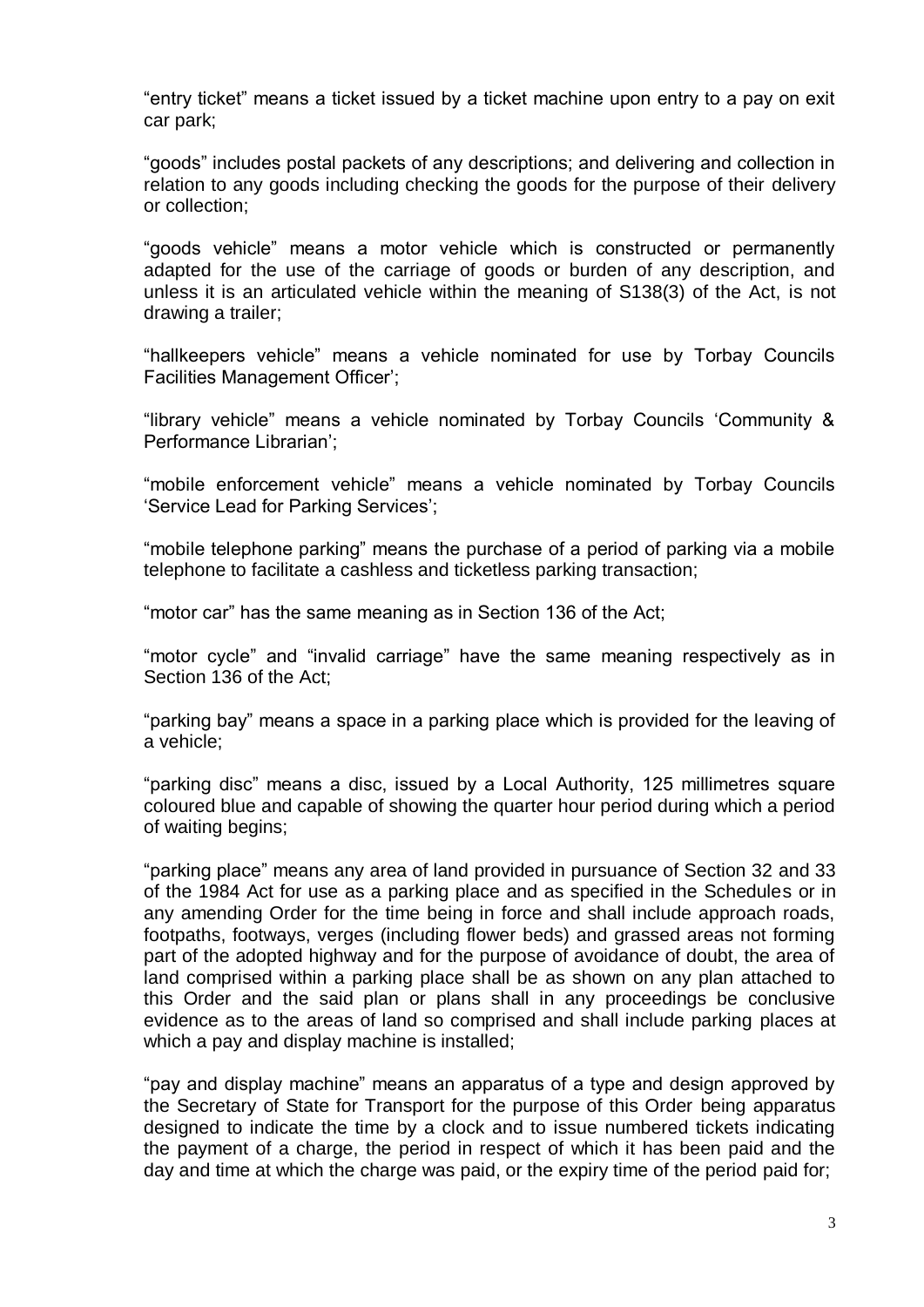"pay and display ticket" means a ticket issued by a pay and display machine;

"payment machine" means an apparatus in a pay on exit parking place where the user is required to insert their entry ticket into the machine and then pay a parking charge dependant on the amount of time their vehicle has remained in the parking place;

"permitted hours" means the hours specified for charging purposes in the Schedules to this Order in respect of any parking place and are the hours during which a parking charge shall be paid for the leaving of a vehicle in that parking place;

"printing vehicle" means a vehicle nominated by Torbay Councils 'Printing Manager';

"relevant position" is as defined in Regulation 4 of the Local Authorities' Traffic Orders (Exemptions for Disabled Persons)(England) Regulations 2000;

"security vehicle" means a vehicle nominated by Torbay Councils 'Corporate Security/CCTV Manager';

"telecommunication apparatus" has the same meaning as defined in Section 4(3) of the Telecommunications Act 1984;

"ticket machine" means an apparatus of a type and design approved by the Secretary of State for Transport for the purpose of this Order being apparatus designed to issue numbered tickets on entry into a pay on exit car park indicating the time and date of entry, which must be used to make payment upon exit of the parking place;

"traffic sign" means a sign of any size, colour and type prescribed or authorised under or having effect as though prescribed or authorised under, section 64 of the Act;

"whiskey 1 vehicle" means a vehicle nominated for by Torbay Councils 'Corporate Debt/Income Manager';

(2) Any reference in this Order to any enactment shall be construed as a reference to that enactment as amended by any subsequent enactment.

# **Part 2**

# **Designation of Parking Places**

4. Each area which is specified in Schedules 1, 2,3 and 4 of this Order is designated as a parking place.

## **Vehicles for which Parking Places are Designated.**

5. Each parking place may be used, subject to the provisions of this Order, for the leaving during the permitted hours of such vehicles as are motor cars, commercial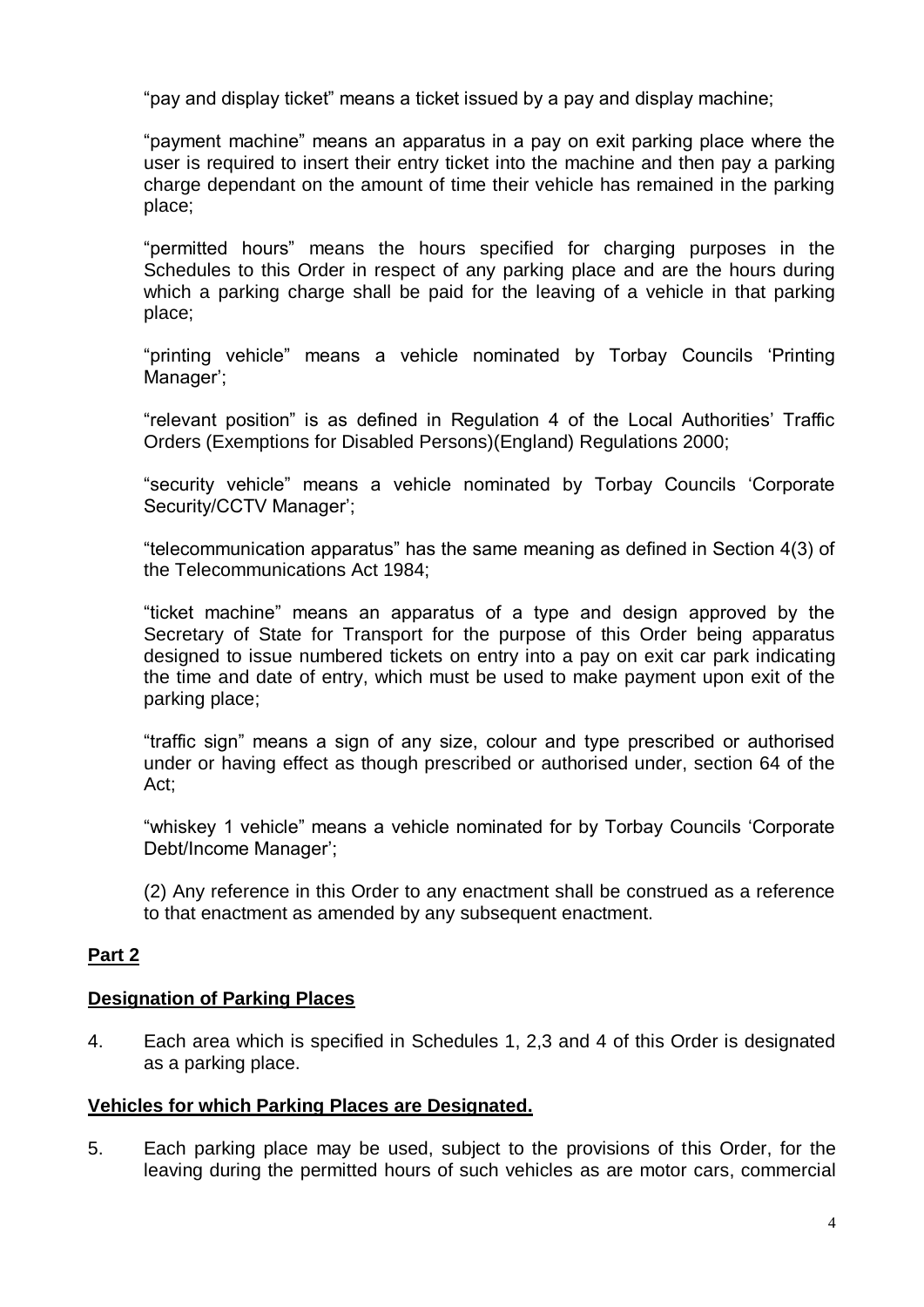vehicles, coaches, motor cycles or disabled persons vehicles, provided that they are parked within a relevant bay to their class of vehicle.

# **Amount and Method of Payment of Initial Charge at Pay & Display Parking Places and Display of Tickets**

6. (1) The initial charge paid for a vehicle left in a parking place specified in Schedules 1 and 2 at any time during the period  $1<sup>st</sup>$  December to  $1<sup>st</sup>$  May (dates inclusive each year) shall be subject to the tariffs specified in Schedule 6 of this Order.

(2) The initial charge paid for a vehicle left in a parking place specified in Schedules 1 and 2 at any time during the period  $2^{nd}$  May to  $30^{th}$  November (dates inclusive each year) shall be subject to the tariffs specified in Schedule 7 of this Order.

(3) The initial charge paid for at any time for a vehicle left in a commercial vehicle parking bay at the parking places specified in Schedule 5 shall be subject to the tariffs specified in Schedule 8 of this Order, furthermore any coach displaying a valid commercial pay and display ticket in accordance with this paragraph shall receive one hours free parking time in addition to the time they have purchased.

(4) Any vehicle left in a parking place specified in Schedules 1 & 2 that displays a car park permit issued by Torbay Council Parking Services starting with the prefix 'ST', shall –

- (a) pay an initial charge in the tariff set as Parking Promotion 1 as specified in Schedule 9 of this Order;
- (b) display the permit in accordance with Articles  $7(1)(1)$  and  $7(2)$  of this Order;

(5) The Council may introduce other temporary parking tariffs called 'parking promotions' in addition to the tariffs specified in Schedule 9 of this Order, that can only be purchased during specific times and dates as advertised at each parking place that the parking promotion applies to. If an initial charge is paid for at a promotional rate during a time that the said promotional rate does not apply then the ticket shall only remain valid for the lengths of time permitted in paragraph (1) of this Article, depending on the amount of charge paid for and the maximum stay for that parking place.

(6) The initial charge shall be payable immediately on the leaving of the vehicle in a parking place –

- (a) if a pay and display machine is installed, by the insertion of coins of denominations between 5p and £2 to the correct amount or by credit/debit card;
- (b) where provision is made for mobile telephone parking this method of payment may be used as an alternative to a pay and display ticket specified in paragraph (a) of this Article;

(7) Upon payment of the initial charge for the vehicle the driver thereof shall exhibit on the vehicle, in accordance with provisions of paragraph (8) of this Article, a pay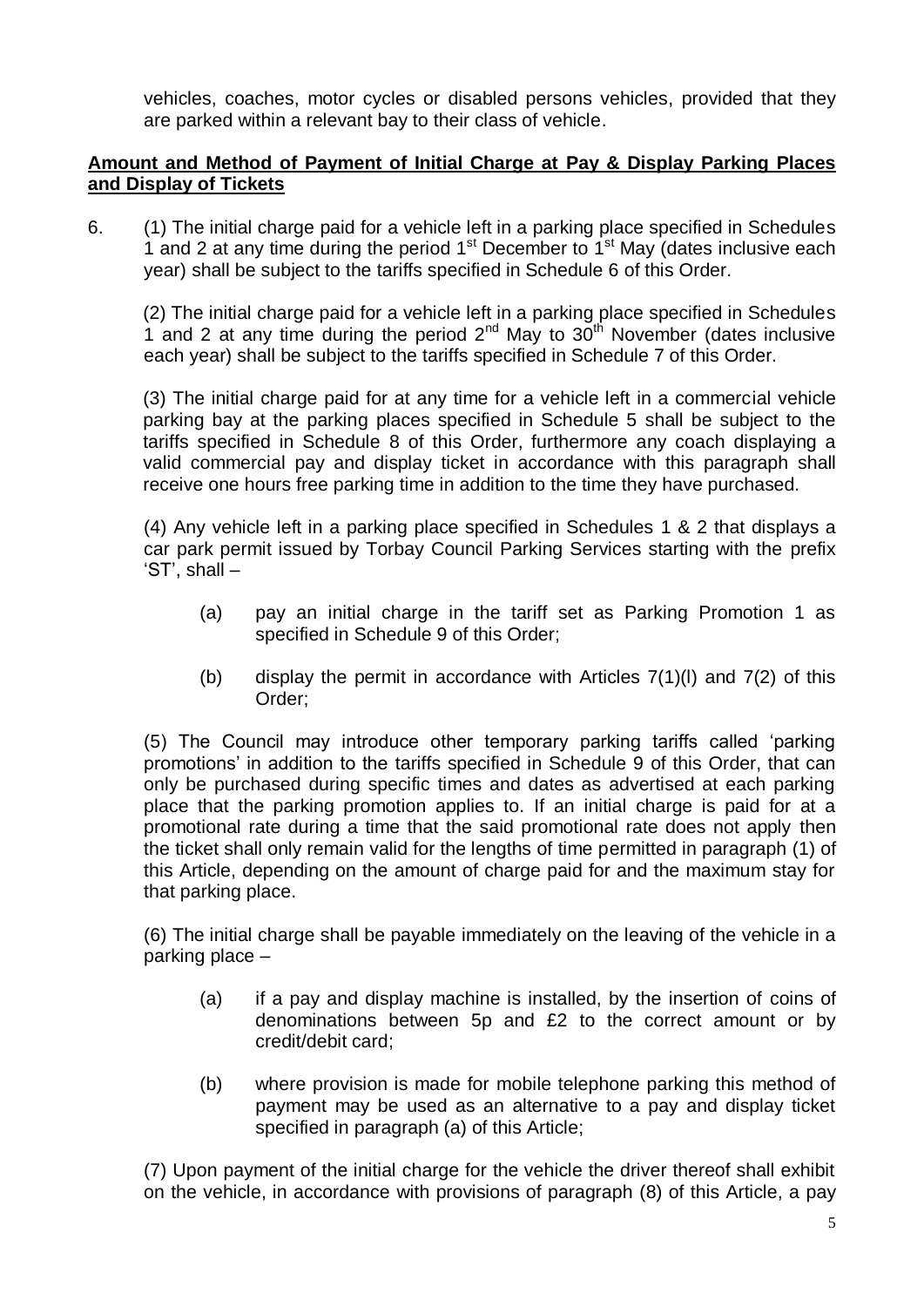and display ticket issued by a pay and display machine relating to the parking place in which the vehicle is left.

(8) The ticket referred to in paragraph (7) of this Article shall be exhibited in the vehicle at all times during which the vehicle is left in a parking place during the permitted hours so that all the particulars on that side of the pay and display ticket which bears the indication that a parking charge has been paid and the day and time by which the parking period started, are readily visible from the front or near side of the vehicle to a person standing at the front or near side of the vehicle.

(9) The ticket referred to in paragraph (7) of this Article may –

- (a) be transferred between all parking places specified in Schedule 1 of this Order;
- (b) not be transferred between vehicles;

(10) All vehicles shall be parked wholly within a marked parking bay in a parking place in accordance with Article 15 of this Order.

(11) No person shall cause or permit a vehicle to be left parked in a marked shoppers parking bay at Brunswick Square Car Park or Preston Gardens Car Park –

- (a) for a longer period than 20 minutes, or;
- (b) whilst displaying a pay and display ticket;

(12) No vehicle shall remain in a parking place after the expiry of time paid for, as per the provisions of paragraphs (1) to (4) of this Article, has expired.

(13) If a vehicle is left in a valid parking bay within a parking place whilst displaying a valid car park permit specified in Article 7(1)(a) to (k) and & 7(m), then that vehicle shall be exempt from paying any additional parking charge.

(14) In any parking place a parking bay(s) may be set aside for use by vehicles displaying a valid disabled persons badge in the relevant position and no other vehicle shall park in such bays or spaces set aside for disabled drivers.

 $(15)$  In any parking place a parking bay(s) may be set aside for use by motor cycles only, and no other class of vehicle shall park in such bays or spaces set aside for motor cycles.

(16) Pay and display tickets purchased in accordance with the provisions of paragraphs (1) to (4) of this Article may be transferred between any other Council parking place specified within Schedule 1 of this Order.

(17) In any parking place a parking bay(s) may be set aside for use by vehicles displaying a minimum of two car park permits of the type specified in Article 7(1)(l) of this Order, and displayed in the manner specified in Article 7(2) of this Order. Any such bay(s) will be known as 'Car Sharing Bays' and no other vehicle shall park in such bays or spaces set aside as 'Car Sharing Bays'.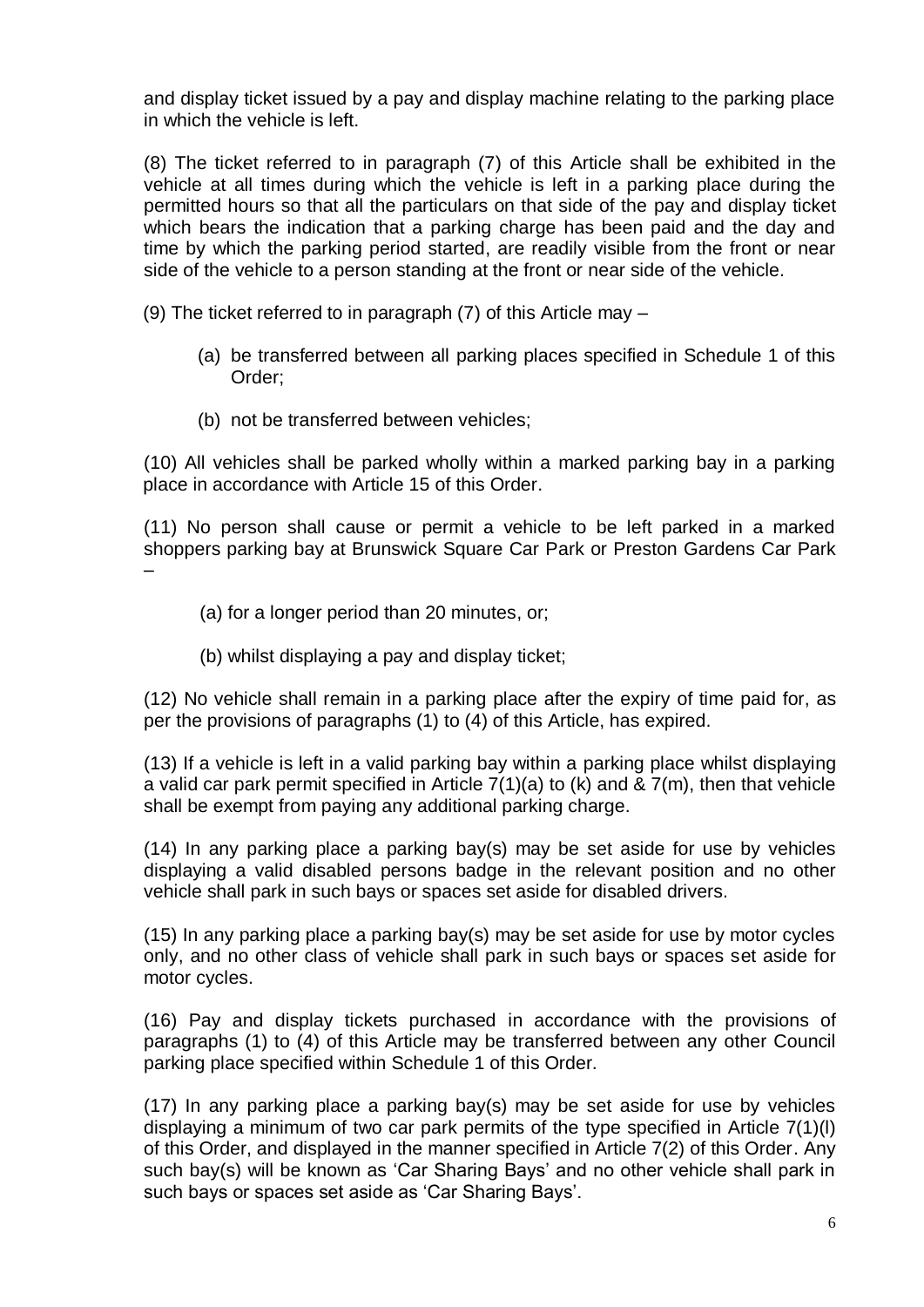(18) If a vehicle is left in a pay and display parking place otherwise than in accordance with this Order then a penalty charge shall be payable in accordance with Article 10 of this Order.

# **Car Park Permits**

- 7. (1) A vehicle shall be exempt from paying the parking charges specified in Article 6 (1) to (8) when a valid car park permit specified in paragraphs (1)(a) to (1)(k) and paragraph (1)(m) of this Article is displayed in the vehicle in accordance with paragraph (2) of this Article -
	- (a) an 'annual permit' purchased at the cost specified in Schedule 10 may be used from the valid from date noted on the face of the permit and shall remain valid for a period of 12 months until the expiry date noted on the face of the permit, and shall be valid for use in up to four vehicle registration numbers notified to Parking Services in writing. The permit shall be valid for use in the parking places specified in Schedules 1 and 2 of this Order and will allow the user to park for the maximum period permitted for permit holders in that parking place;
	- (b) an 'annual site specific permit' purchased at the cost specified in Schedule 10 may be used from the valid from date noted on the face of the permit and shall remain valid for a period of 12 months until the expiry date noted on the face of the permit, and shall be valid for use in up to four vehicle registration numbers notified to Parking Services in writing. The permit shall be valid for use in one parking place only to be designated by the purchaser. The parking place will be one of the parking places specified in Schedules 1 (excluding Beacon Quay, Station Lane and Town Hall car parks) and 2 to this Order, and will allow the user to park for the maximum period permitted for permit holders in that parking place;
	- (c) an 'annual commuter permit' purchased at the cost specified in Schedule 10 may be used from the valid from date noted on the face of the permit and shall remain valid for a period of 12 months until the expiry date noted on the face of the permit, and shall be valid for use in up to four vehicle registration numbers notified to Parking Services in writing. The permit shall be valid for use in the following parking places for the maximum parking period permitted – Harbour, Shedden Hill, Torre Valley, Union Square, Colin Road, Roundham, Victoria, Breakwater and Shoalstone car parks;
	- (d) a 'weekly car park permit' purchased at the cost specified in Schedule 10 shall remain valid for a period of one week (7 calendar days) from the start date scratched off by the user on the face of the permit. The permit shall be valid for use in the parking places specified in Schedule 1 of this Order and will allow the user to park for the maximum period permitted for permit holders in that parking place;
	- (e) a '3 day car park permit' purchased at the cost specified in Schedule 10 shall remain valid for a period of 3 calendar days from the start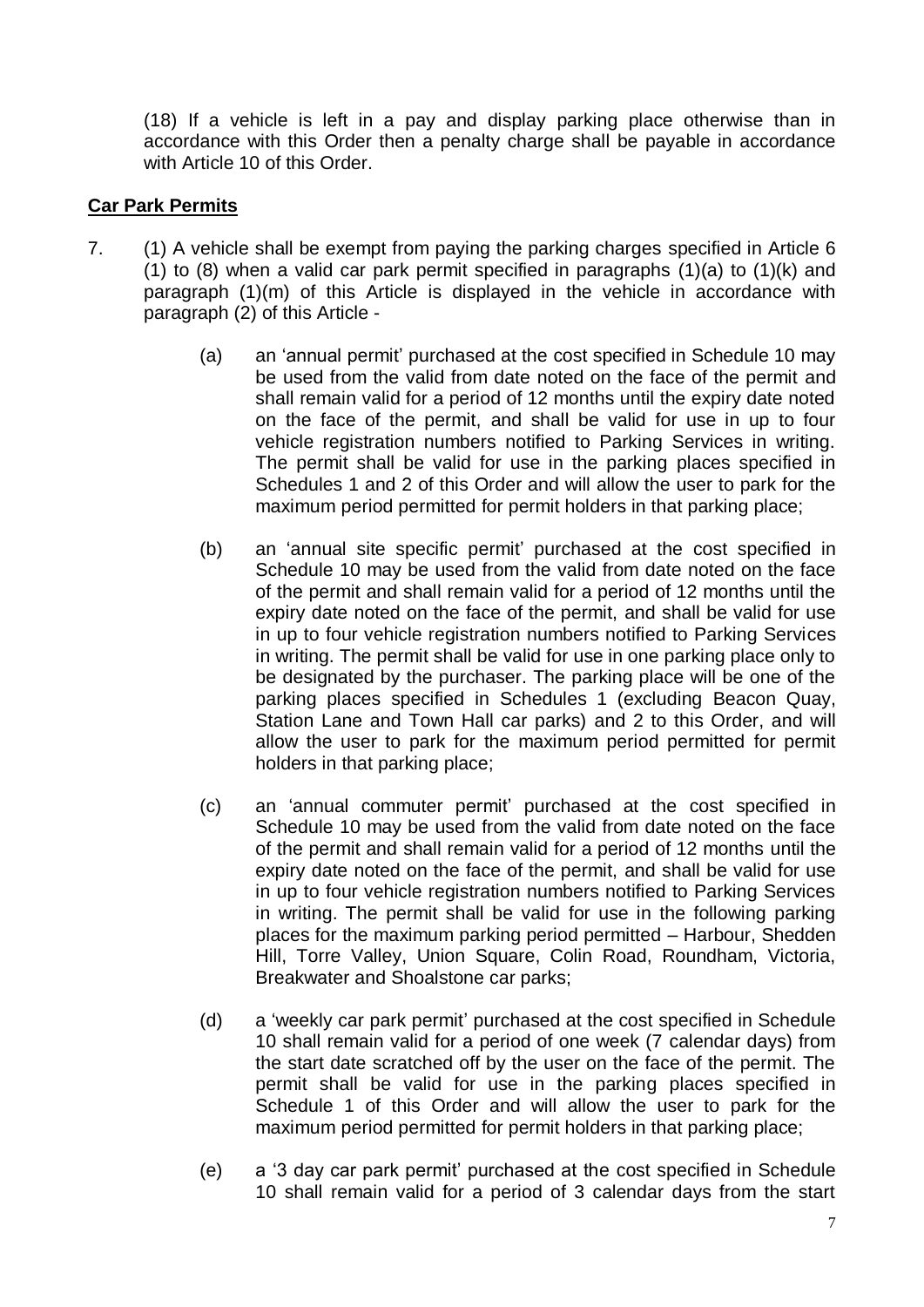date scratched off by the user on the face of the permit. The permit shall then be valid for use in the parking places specified in Schedule 1 of this Order and will allow the user to park for the maximum period permitted for permit holders in that parking place;

- (f) a 'monthly all car park permit' purchased at the cost specified in Schedule 10 shall remain valid for a period of one calendar month from the date of purchase. The e-permit or car park permit shall be valid for use in the parking places specified in Schedules 1 and 2 (excluding Lower Union Lane car park) of this Order and will allow the user to park for the maximum period permitted for permit holders in that parking place:
- (g) a 'monthly commuter permit' purchased at the cost specified in Schedule 10 shall remain valid for a period of one calendar month from the date of purchase. The permit/e-permit shall be valid for use in the following parking places for the maximum parking period permitted – Harbour, Shedden Hill, Torre Valley, Union Square, Colin Road, Roundham, Victoria, Breakwater and Shoalstone car parks, and will allow the user to park for the maximum period permitted for permit holders at that parking place;
- (h) a 'monthly site specific permit' purchased at the cost specified in Schedule 10 shall remain valid for a period of one calendar month from the date of purchase. The e-permit or car park permit shall be valid for use in one parking place only to be designated by the purchaser. The parking place will be one of the parking places specified in Schedules 1 (excluding Beacon Quay, Lower Union Lane, Station Lane and Town Hall car parks), and 2 to this Order, and will allow the user to park for the maximum period permitted for permit holders in that parking place;
- (i) an 'off peak permit valid from 3pm to 10am' purchased at the cost specified in Schedule 10 shall remain valid for a period of 12 months until the expiry date noted on the permit. The e-permit or car park permit shall be valid for use in the parking places specified in Schedules 1 and 2 of this Order and will allow the user to park for the maximum period permitted for permit holders between 3pm and 10am each day in that parking place;
- (j) a 'commercial car park permit' purchased at the cost specified in Schedule 10 shall remain valid for a period of one week (7 calendar days) from the start date scratched off by the user on the face of the permit. The permit shall be valid for use in the commercial parking bays at the places specified in Schedule 5 of this Order and will allow the user to park for the maximum period permitted in that parking place;
- (k) a 'Disabled Persons Parking Permit' can be issued to Blue Badge holders who have reduced mobility and provide documentary evidence to the Council as detailed in the application form. An admin fee as set by the Council which is specified in the permit application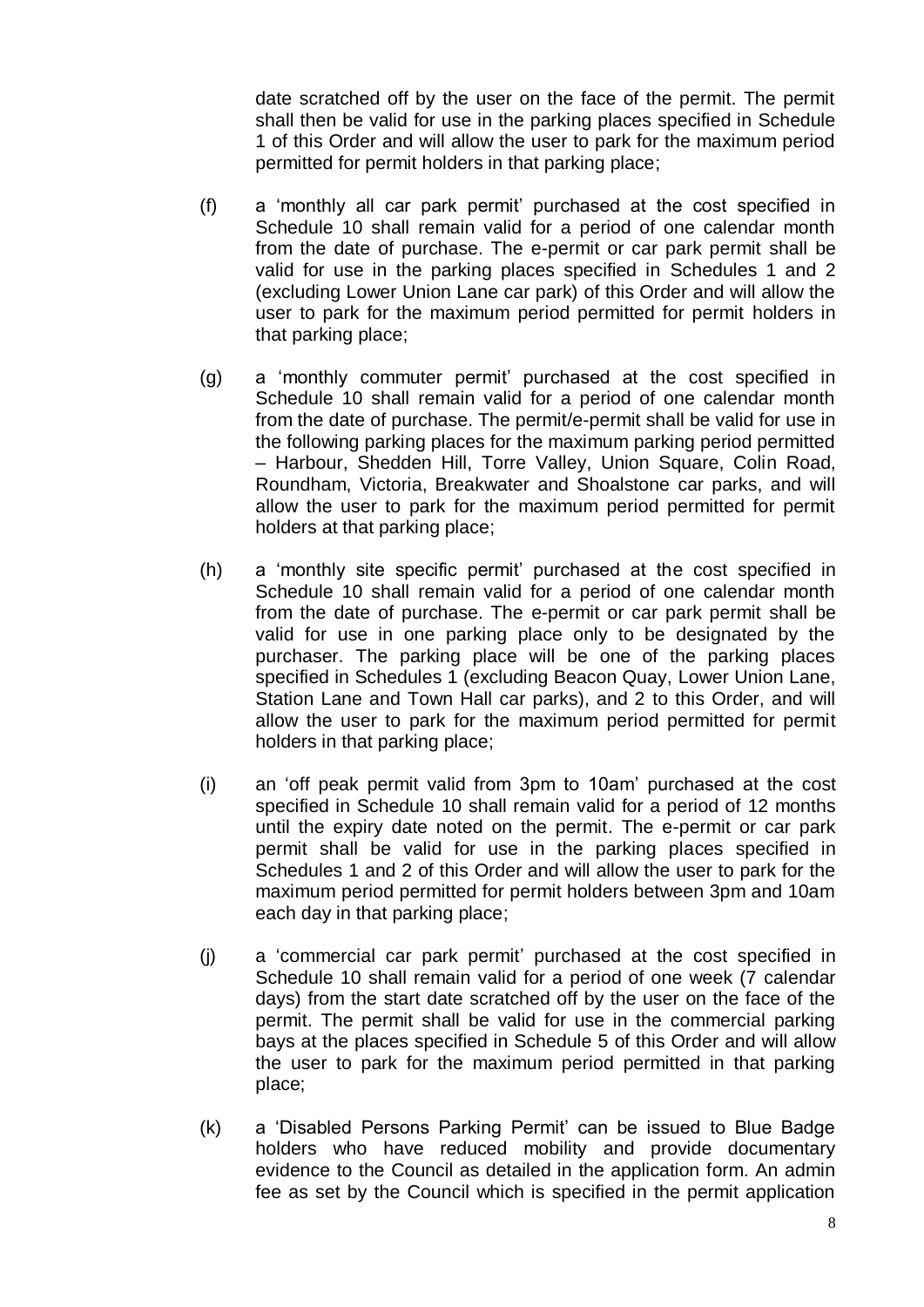form will be payable in full by the applicant prior to the permit being issued. The permit shall be valid for use in all parking places specified in Schedule 1 of this Order and will allow the permit holder to park for the maximum period allowed to permit holders. The permit will remain valid for the period noted on the face of the permit as indicated by the valid from date and expiry date. The applicants valid Disabled Persons Badge must be clearly displayed in the relevant position in order for the permit to be valid for use, and all other terms and conditions provided with the permit must be adhered to;

- (l) where a permit has been issued with a serial number prefix of 'ST', the permit may be used from the valid from date noted on the face of the permit and shall remain valid until the expiry date noted on the face of the permit, and shall be valid for use in up to four vehicle registration numbers notified to Parking Services in writing. The permit shall be valid for use in all parking places specified in Schedules 1 and 2 of this Order and will allow the user to park for the maximum period permitted for permit holders in that parking place (with the exception of Town Hall car park where the permit may only be used between the hours of 15:00 and 08:00) provided that –
	- (i) a pay and display ticket has been purchased in accordance with Article 6 (4) of this Order, and –
	- (ii) the pay and display ticket is displayed in accordance with Articles 6(7) and 6(8) of this Order;
- (m) the Council may from time to time make permits available at a charge determined at that time, and any such permit shall be subject to the terms of this Order as well as special conditions of use that may apply to the permit;

(2) The permits referred to in this Article shall be exhibited in the vehicles front windscreen at all times during which the vehicle is left in a parking place during the permitted hours so that all the particulars on that side of the permit which bears the valid from date, expiry date, serial number, hologram (where applicable) and valid location are readily visible from the front or near side of the vehicle to a person standing on the near side of the vehicle.

(3) If a Permit is mutilated or accidentally defaced or the figures or particulars thereon have become illegible or the colour of the Permit has become altered by fading or otherwise the permit shall become invalid and the Permit Holder shall be required to surrender it to the Council and apply for the issue to him of a duplicate Permit. The cost of issuing a replacement permit shall be £20 payable by the permit holder. If a permit has been obtained or defaced in an attempt to defraud the Council then the individual will not be entitled to apply for another permit.

(4) If a Permit is lost or destroyed, the Permit Holder may apply to the Council for the issue to him of a duplicate Permit and the Council, upon being satisfied as to such loss or destruction, shall issue a duplicate Permit and upon such issue the Permit that has been replaced shall become invalid. The cost of issuing a replacement permit shall be £20 payable by the permit holder.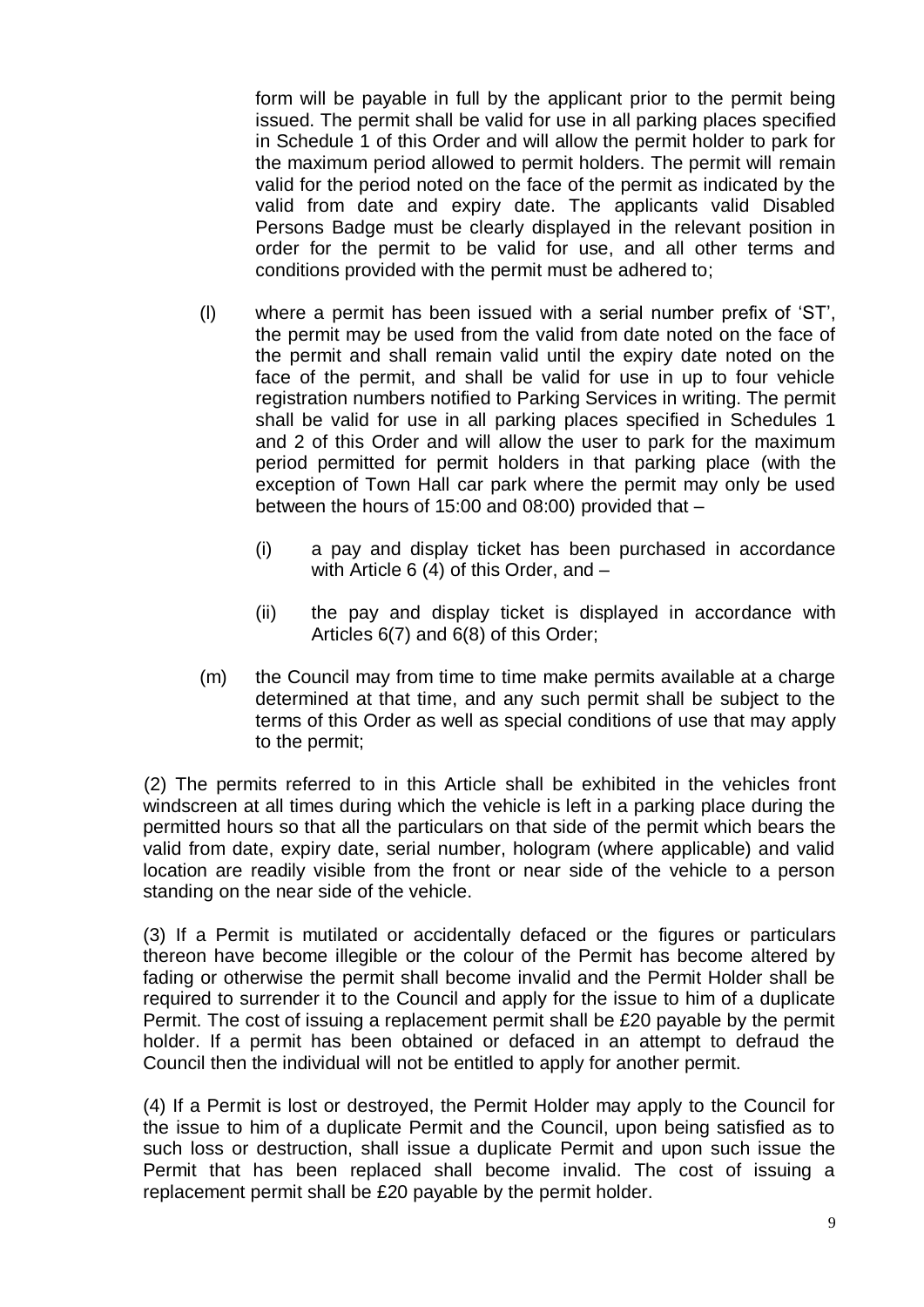(5) Car park permits may not be copied under any circumstances. If the Council has reason to believe that a permit has been copied or falsified then the Council may at its absolute discretion by serving notice in writing on the permit holder at the address provided by that person on their application for the permit, or at any other address believed to be that persons place of abode, withdraw the permit and the permit holder shall surrender the permit to the Council within 48 hours of the receipt of the aforementioned notice.

(6) An administration fee of £20 shall apply if an applicant requests changes be made to the vehicle registration numbers recorded against their car park permit or e-permit.

(7) No refunds can be given under any circumstances for car park permits purchased from the Council.

(8) A car park permit specified in Article 7 (1) (a) to (k) and (m) will only be issued once the relevant charges have been paid in full to Torbay Council.

(9) Car Park Permits provided by Torbay Council shall not be valid for use in any on street pay and display parking facilities within Torbay.

(10) All vehicles displaying a valid car park permit shall be parked wholly within a relevant marked bay.

(11) A discount of 10% shall apply on purchases of all car park permits specified in Article 7(1) (a) to (j) and 7(1)(m) for vehicles in Car Tax bands A, B and C.

(12) A 10% discount shall apply where a minimum of twenty car park permits specified in Article 7(1)(a) to (j) and (m) are purchased in one transaction.

## **Reserved Bays**

8. (1) Any vehicle parked or left in a reserved parking bay specified in Schedule 3 shall display at all times a valid reserved bay parking permit, so that all particulars on that side of the permit which bear the valid from date, expiry date, serial number, hologram and valid location are readily visible from the front or near side of the vehicle to a person standing at the front or near side of the vehicle;

(2) All vehicles shall be parked wholly within their relevant marked parking bay in a reserved parking place;

(3) The cost of a reserved bay is noted in Schedule 10. Where a bay is hired for a period of 12 months, the bay will be reoffered to the current user for first refusal for the next 12 month period;

(4) If a vehicle is left in a reserved parking place otherwise than in accordance with paragraphs (1) and (2) of this Article then a penalty charge shall be payable in accordance with Article 10 of this Order.

## **Reserved Parking Areas**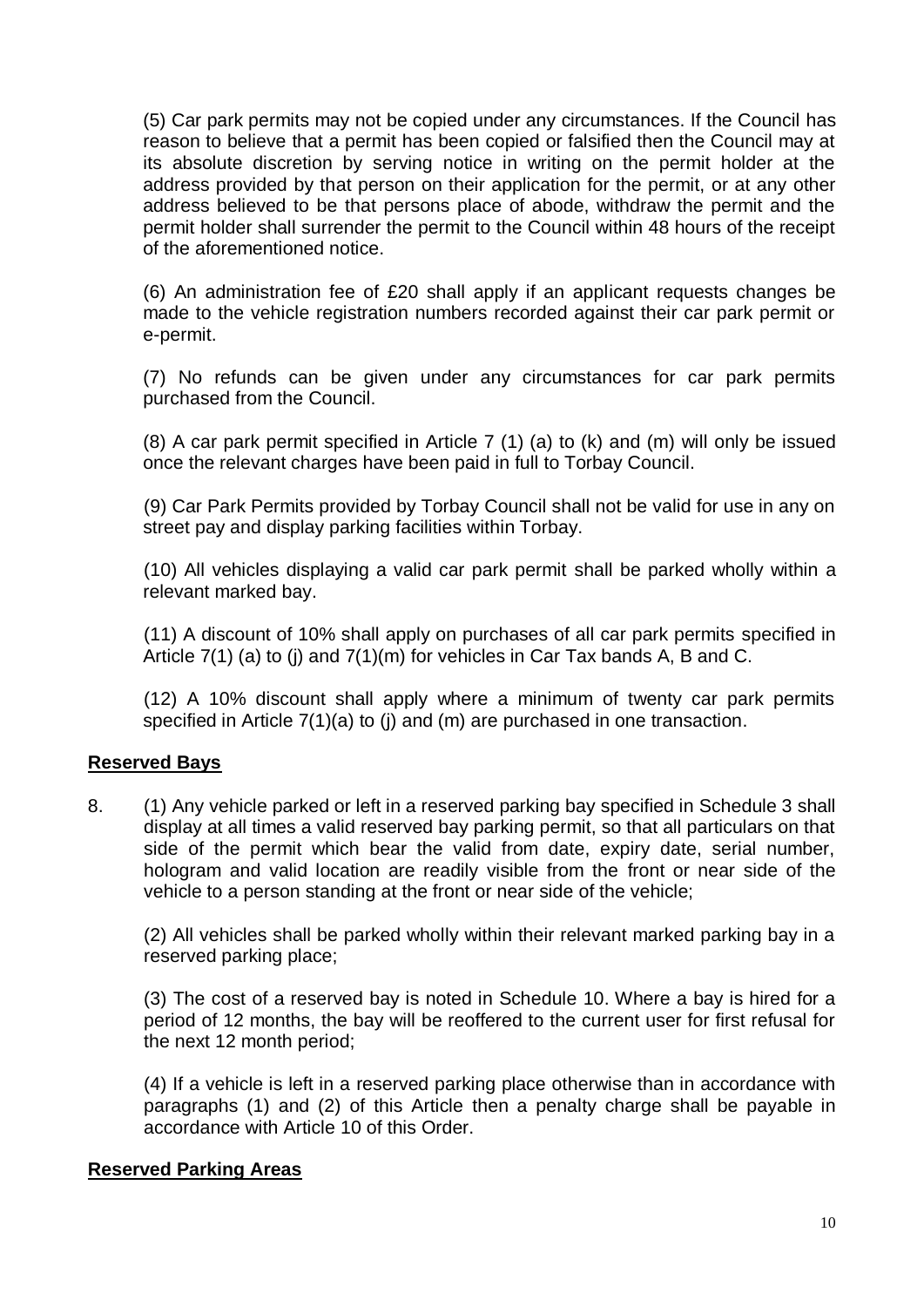9. (1) Any authorised vehicle parked or left in a reserved parking area specified in a Schedule 4 shall be parked wholly within a relevant marked parking bay;

(2) In any parking place a parking bay(s) may be set aside for use by the following specific vehicles:

- (i) Liveried Torbay Council operational vehicles that may wait between the hours of 8am and 6pm, Monday to Friday inclusive, for a period not exceeding 2 hours;
- (ii) Library Vehicle being a vehicle nominated by Torbay Councils 'Community & Performance Librarian';
- (iii) Whiskey 1 Vehicle being a vehicle nominated for by Torbay Councils 'Corporate Debt/Income Manager';
- (iv) Security Vehicle being a vehicle nominated by Torbay Councils 'Corporate Security/CCTV Manager';
- (v) Mobile Enforcement Vehicle being a vehicle nominated by Torbay Councils 'Service Lead for Parking Services'
- (vi) Printing Vehicle being a vehicle nominated by Torbay Councils 'Printing Manager';
- (vii) Hallkeepers Vehicle being a vehicle nominated for use by Torbay Councils Facilities Management Officer';

(3) In any parking place a parking bay(s) may be set aside for use by all vehicles to wait for a period not exceeding 30 minutes for the purpose of enabling goods to be loaded on or unloaded from that vehicle between the hours of 8am and 6pm on Mondays to Fridays inclusive;

(4) If a vehicle is left in a reserved parking area otherwise than in accordance with paragraphs (1) and (2) of this Article then a penalty charge shall be payable in accordance with Article 10 of this Order.

# **Contravention in a Parking Place**

- 10. If a vehicle is left in a parking place during the charging hours without complying with the provisions of this Order, then a contravention shall be deemed to have occurred and a penalty charge shall be payable. A penalty charge notice showing the information required by the Traffic Management Act 2004 may then be issued by a civil enforcement officer in accordance with the requirements of that Act.
- 11. (1) When a penalty charge notice has been issued in respect of a vehicle in accordance with the provisions of Article 10 of this Order, no person not being the driver of the vehicle, a civil enforcement officer or a person duly authorised by the Council shall remove the notice from the vehicle.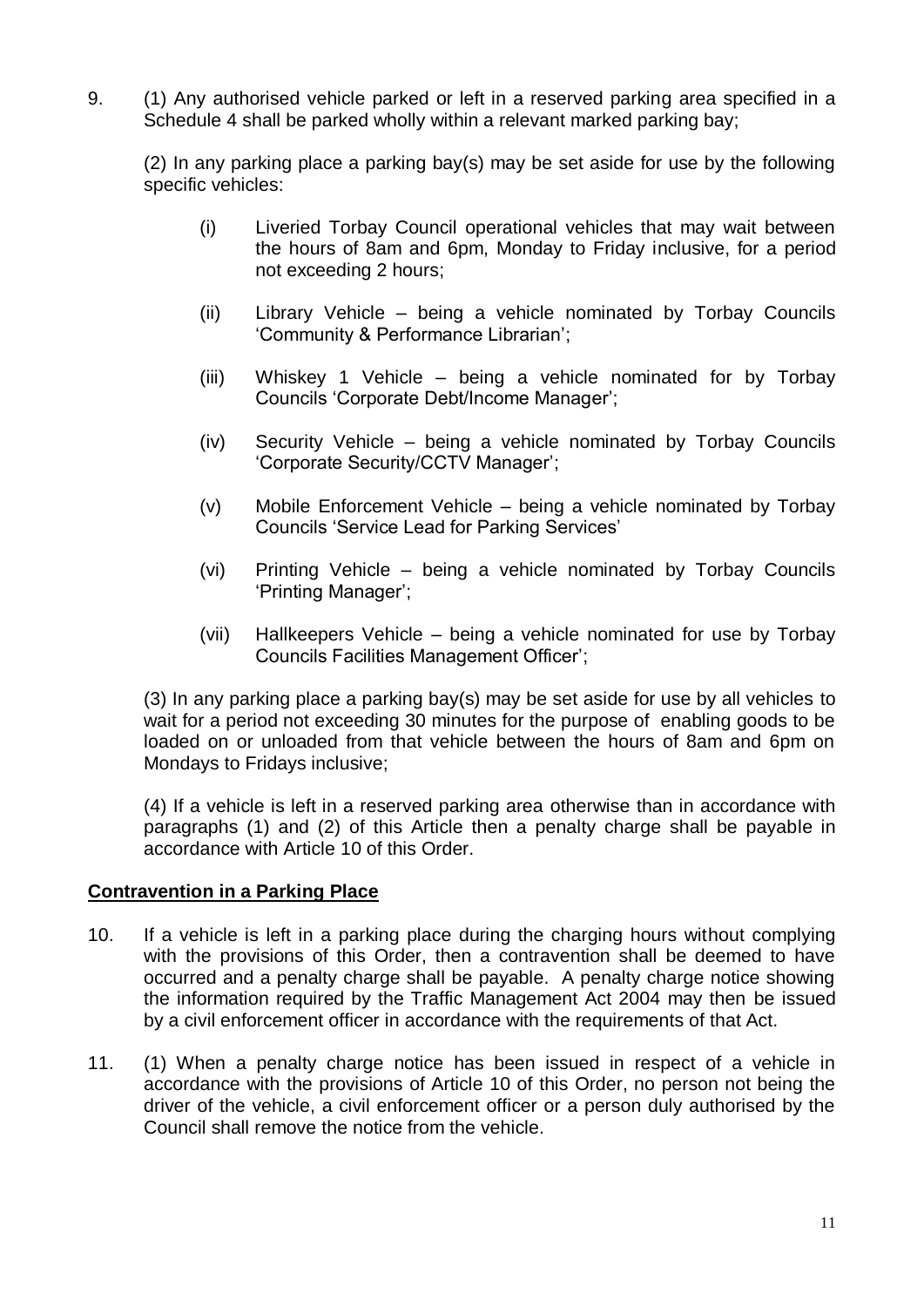(2) When a ticket or permit has been exhibited on a vehicle in accordance with the provisions of Articles 6 – 9 of this Order no person shall remove the ticket or permit from the vehicle until the vehicle has been removed from the parking place.

## **Manner of Payment of the Penalty Charge**

- 12. (1) The Penalty charge notice shall be paid to the Council in accordance with the instructions indicated on the penalty charge notice, either –
	- (a) by cheque or postal order, which shall be delivered or sent by post to the address indicated in the penalty charge notice; or
	- (b) by any other acceptable means which is agreed by the Council or authorised agent and the person or persons paying the penalty charge.

(2) The penalty charge must be paid to the Council before the end of twenty-eight days beginning with the date of the penalty charge notice.

(3) If the penalty charge is paid to the Council before the end of a period of fourteen days beginning with the date of the penalty charge notice, the amount of the penalty charge shall be reduced in accordance with the provisions of the Traffic Management Act 2004.

(4) For the purposes of this Article the penalty charge shall be taken to be paid when it is received at the office at the address indicated on the penalty charge notice and if the end of the period of twenty-eight days specified in paragraph(2) of this Article or the end of the period of fourteen days specified in paragraph(3) of this Article falls upon a day the said office is closed, the period within which the payment of the penalty charge shall be made shall be extended until the time at which the said office closes on the next full day on which that office is open.

## **No Additional Coins to be inserted after Payment of Initial Charge**

13. No person shall insert in a pay and display machine relating to the parking bay in which a vehicle is left any coins additional to those inserted by way of payment of the initial charge in respect of that vehicle.

## **Manner of Standing in Parking Places**

- 14. Every vehicle left in a parking place shall so stand
	- (1) that every part of the vehicle is within the limits of a marked parking bay which shall be the appropriate bay in relation to the type of vehicle:
	- (2) if the vehicle cannot be parked wholly within one marked bay then a valid pay and display ticket must be purchased and clearly displayed as per Article 6 for each marked parking bay that the vehicle occupies;

## **Tickets As Evidence**

15. For the purposes of Section 35(3)-(5) of the 1984 Act any indication of date and time printed on a ticket issued by a ticket machine shall, unless the contrary is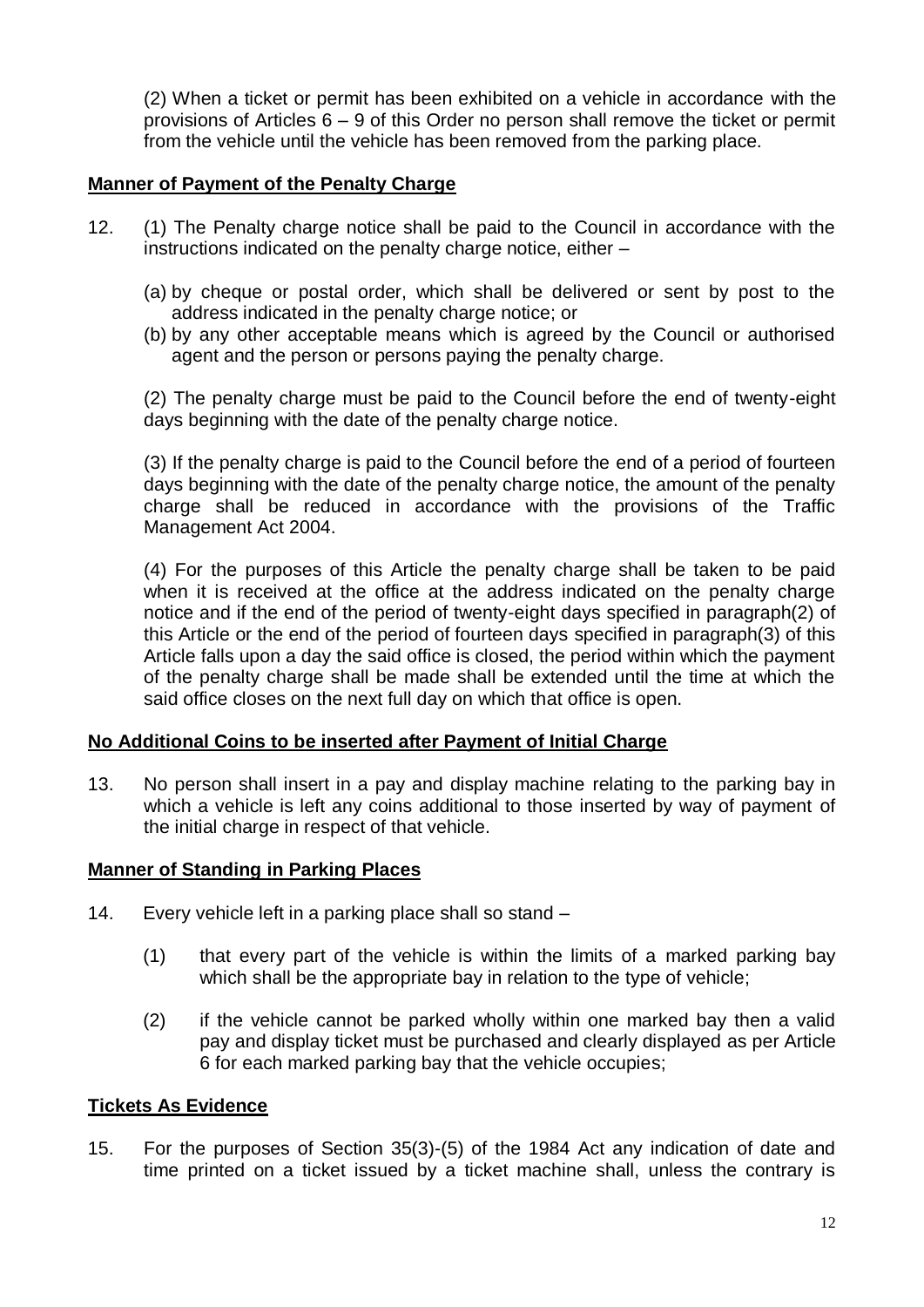proved, be conclusive of the date of and the time at which such ticket was purchased.

# **Conditions**

- 16. Where a parking place is described as available for use by vehicles of a specified class, the driver of a vehicle shall not permit it to wait in that parking place unless it is of the specified class.
- 17. The driver of a motor vehicle using a parking place shall stop the engine as soon as the vehicle is in position in the parking place and shall not start the engine except when about to change the position of the vehicle or in order to depart from the parking place.
- 18. The driver of the vehicle shall not, except with written consent of the Council, permit that vehicle to wait in a parking place unless the vehicle is licensed in accordance with the provisions of Section 1 of the vehicle (Excise) Act 1962.
- 19. The driver of a motor vehicle using a parking place shall not sound any horn or other similar instrument without proper cause.
- 20. No person shall subject to the provisions of Article 21 hereof or except with the permission of any person duly authorised by the Council drive any vehicle in any parking place or otherwise be within the parking place other than for the purpose of leaving a vehicle in the parking place in accordance with the provisions of this Order or for the purpose of returning to or removing such a vehicle from the parking place.
- 21. In a parking place no person shall
	- (1) erect or cause or permit to be erected any tent, booth, stand, building or other structure without the written consent of the Council;
	- (2) light or cause or permit to be lit any fire;
	- (3) carry on any trade or business of whatever description without the prior written consent of the Council;
	- (4) distribute, allow to be or cause to be distributed advertising material except with the prior written consent of the Council;
	- (5) deposit or cause to be deposited, any rubbish or litter of whatever description, except in a container provided in the parking place for that purpose
	- (6) transfer fuel out or into a vehicle, except where necessary to allow the vehicle to be driven;
- 22. No person shall in a parking place wantonly shout or otherwise make any loud noise or play any radio or sound system to the disturbance or annoyance of users of the parking place or residents of premises in the neighbourhood.
- 23. No person shall in a parking place use any threatening abusive or insulting language gesture or conduct with intent to put any person in fear or so as to occasion a breach of the peace or whereby a breach of the peace is likely to be occasioned.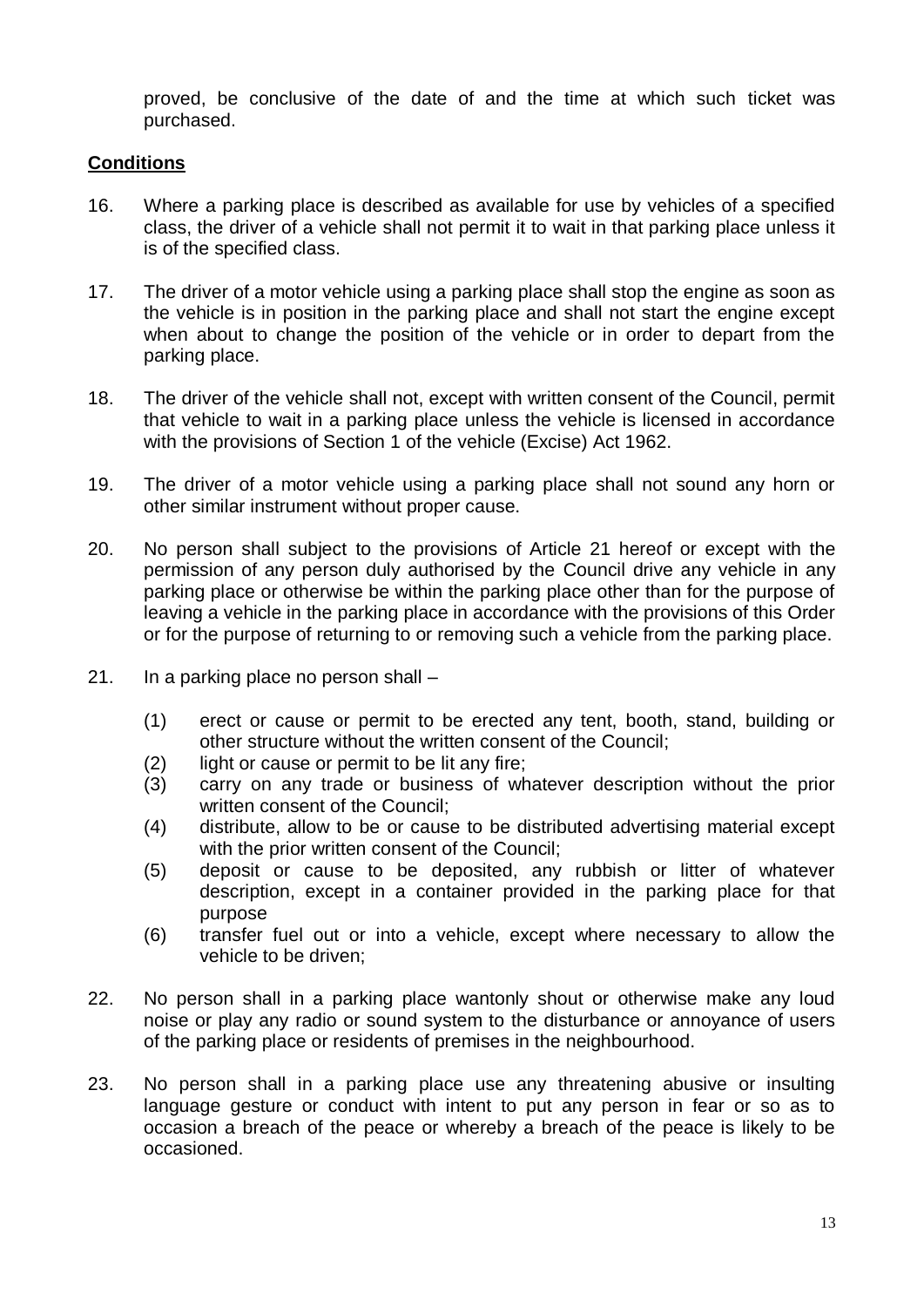- 24. No person shall use any part of a parking place or any vehicle left in a parking place-
	- (1) for sleeping or camping purposes;
	- (2) for heating cooking or preparing food;
	- (3) for the purpose of repairing servicing cleaning or washing any vehicle or part thereof other than is reasonably necessary to enable that vehicle to depart from the parking place or with the consent of the Council;
	- (4) for the transfer of goods of any description from one vehicle to another or the loading and unloading of goods except with prior written consent of the Council;
- 25. No person shall use a parking place or any lift provided at a parking place as a means of passage proceeding from one road to another.
- 26. (1) Where in a parking place signs, bollards, cones or barriers are erected or surface markings are laid for any purpose and in particular, but not only for, the following purposes:
	- (a) regulating the direction in which vehicles should or should not proceed;
	- (b) delineating or indicating areas, parking bays, parking spaces, access or circulation spaces into which vehicles should or should not proceed;
	- (c) indicating areas where vehicle are not permitted to wait;
	- (d) indicating the class or type of vehicle which may use a particular area, parking bay or parking space;

(2) No person shall leave a motor vehicle in contravention of, or interfere with, such signs, bollards cones or barriers;

- 27. Where in any parking place a container or containers have been provided for the collection of waste glass or cullet for the purpose of recycling, it shall not be a breach of Article 20 hereof for any person to enter a parking place, whether on foot or in a vehicle, for the purpose of so depositing glass or cullet in such container, provided that such person leaves the parking place immediately thereafter or else proceeds immediately thereafter to park or remove a vehicle in accordance with the remaining Articles of this Order.
- 28. Where a car park supervisor or authorised person is present at a parking place no person shall use a motor vehicle in contravention of their directions.
- 29. Where a car park supervisor or authorised person is reasonably of the opinion that any of the provisions in Articles 16 to 26 inclusive have been contravened or not complied with in respect of a vehicle left in a parking place, they may –
	- (1) require any person apparently in charge of the vehicle to remove it from the parking place or they may themselves remove the vehicle from the parking place or alter its position, or cause it to be removed, or its position to be altered and where it is so removed shall provide for its safe custody and the Council may recover any costs so incurred as a Civil debt;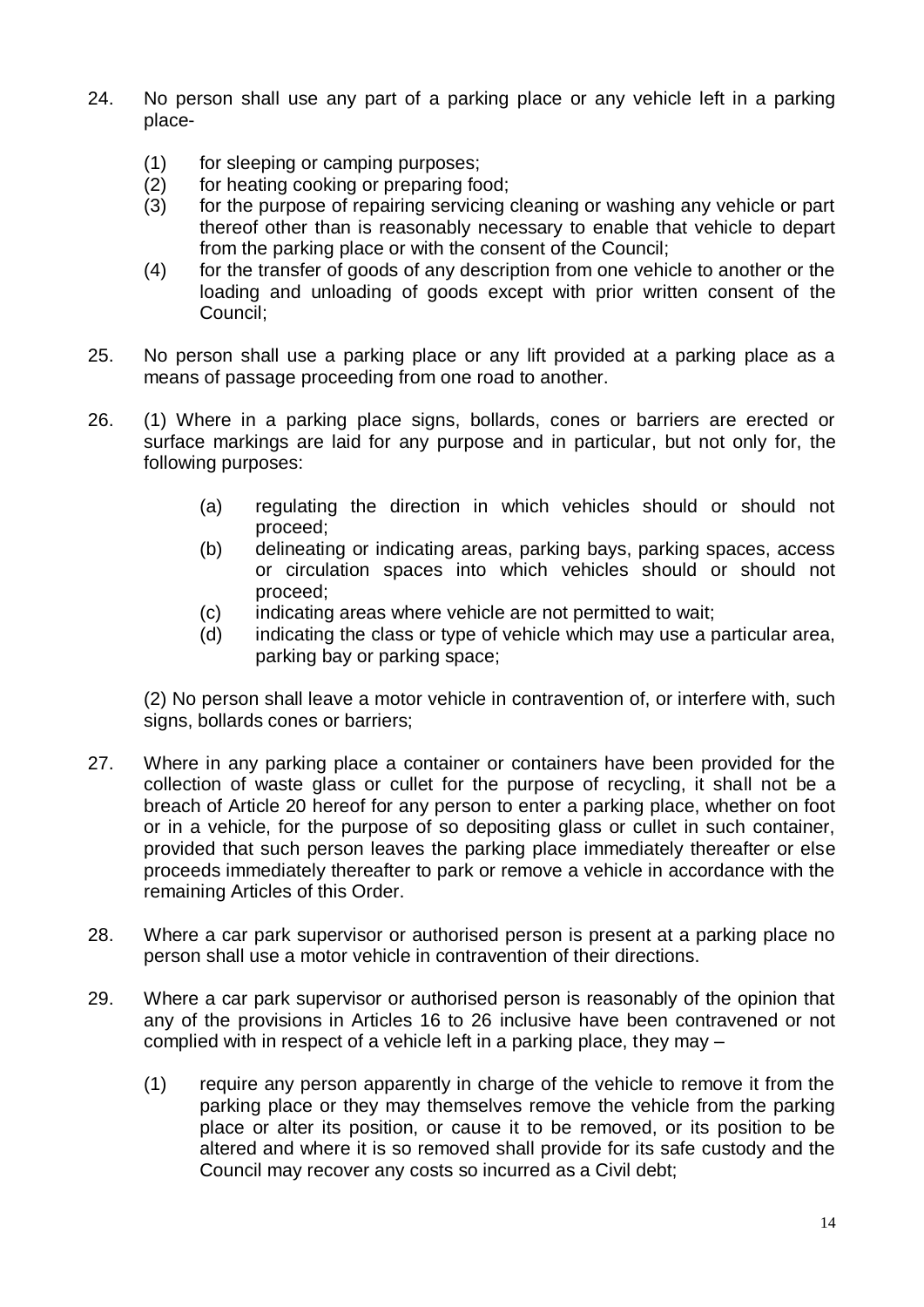- (2) require any person whom they reasonably believe to be responsible for, or to have information concerning the said contravention or non compliance, to provide his/her name and address and evidence of identity;
- 30. Any person removing or altering the position of a vehicle by virtue of Article 29 of this Order, may do so by towing or driving the vehicle, or in such other manner as they may think necessary and may take such measures in relation to the vehicle as they may think necessary to enable them to remove it or alter its position, as the case may be.
- 31. (1) Notwithstanding the provisions of this Order, the Council may by notice displayed on or near a parking place, close or temporarily reserve for any purpose, that parking place or part thereof, for any period and no driver of any vehicle shall use that parking place or any part thereof when it is so closed except with the prior written consent of the Council;

(2) Notwithstanding the provisions of this Order, the Council may by notice displayed on entry to and in the car park, close or temporarily reserve for any purpose, that parking place or part thereof, for any period. Any remaining vehicles left in the car park after the notified closing time, and before the stated opening time, may be released on demand by a person authorised in that behalf by the Council, subject to a release fee of £75 being paid to the Council by the driver of the vehicle;

(3) Where a parking place is enlarged or otherwise altered or a new parking place created, the Council may apply the provisions of this Order to that enlarged, altered or new parking place and this Order shall be construed accordingly;

32. (1) In any parking place no person shall leave unattended any shopping trolley other than in any area which is indicated as an authorised collection point for such trolleys;

(2) Without prejudice to paragraph (1) of this Article, a person authorised in that behalf by the Council may remove any shopping trolley left unattended other than at an authorised collection point;

(3) Where any shopping trolley is removed by a person authorised in that behalf by the Council in accordance with paragraph (2) of this Article, the owner of such trolley may collect it from the place to which it has been removed within thirty days of its removal on the payment to the Council of the sum of £10;

- 33. No person shall use any vehicle while it is in a parking place in connection with the sale of any article to any person in or near the parking place or in connection with the selling or offering for sale of his skill or services without the consent in writing of the Council.
- 34. In case of emergency any person duly authorised by the Council may move or cause to be moved any vehicle left in a parking place.
- 35. No person shall drive a vehicle in a parking place at a speed in excess of 10 miles per hour, or other such speed, as may be indicated on a sign displayed in the parking place.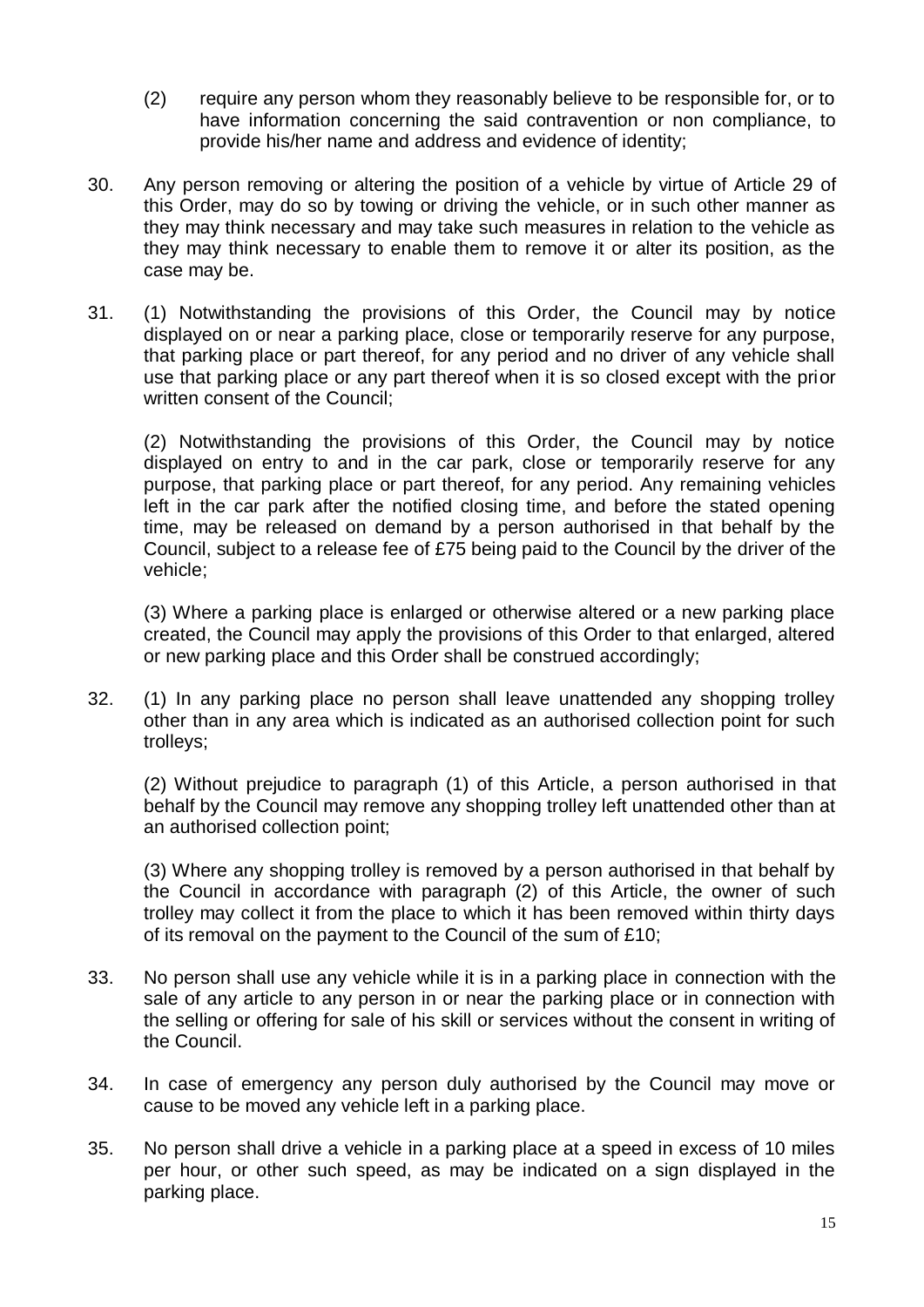## **Exemptions from Charges**

- 36. (1) The following vehicles left in parking bays during the charging hours shall be exempt from the payment of any charge in a parking place specified in the foregoing provisions of this Order –
	- (a) any liveried Torbay Council or Tor2 vehicles;
	- (b) police, fire or ambulance vehicles used by authorised officers in the course of their duty;
	- (c) breakdown service vehicles attending vehicles which have broken down in a parking place specified in Schedules 1 and 2;
	- (d) any motor cycles parked in a designated motor cycle bay;
	- (e) any vehicle displaying a valid car park permit in accordance with Article 7(1) (a) to (m) of this Order;
	- (f) any vehicle displaying a valid exemption notice that has been provided by Torbay Council Parking Services;

(2) Any vehicle left in Meadfoot Road car park (specified in Schedule 1 to this Order) that is displaying in a prominent position at all times between the hours of 6pm and 10am, a "CPZ Area A" residents permit that is issued and is valid under the terms specified within the "Borough Of Torbay, Torquay Harbour North Controlled Parking Zone (Area A) Traffic Regulation Order 2011" and any order that revokes that order.

# **Derogation**

- 37. The restrictions imposed by this Order shall be in addition to and not in derogation of any restrictions or requirements imposed by any other made or having effect as if made under the Act or by or under any other enactment.
- 38. The powers conferred by this Order on a civil enforcement officer may be exercised by a police constable in uniform.
- 39. When this Order comes into effect the "Borough of Torbay (Off Street Parking Places) Order 2014" is hereby revoked.

| DATED the $3rd \cdot$                                                                                     | day of Decreaser 2014.                  |              |    |
|-----------------------------------------------------------------------------------------------------------|-----------------------------------------|--------------|----|
| THE COMMON SEAL of<br>The Council of<br>The Borough of Torbay was<br>Hereunto affixed in the presence of: |                                         |              |    |
| Proper Authorised Signatory.                                                                              |                                         |              |    |
|                                                                                                           | The Council of The<br>Borough of Torbay | $S/N_0:5687$ | 16 |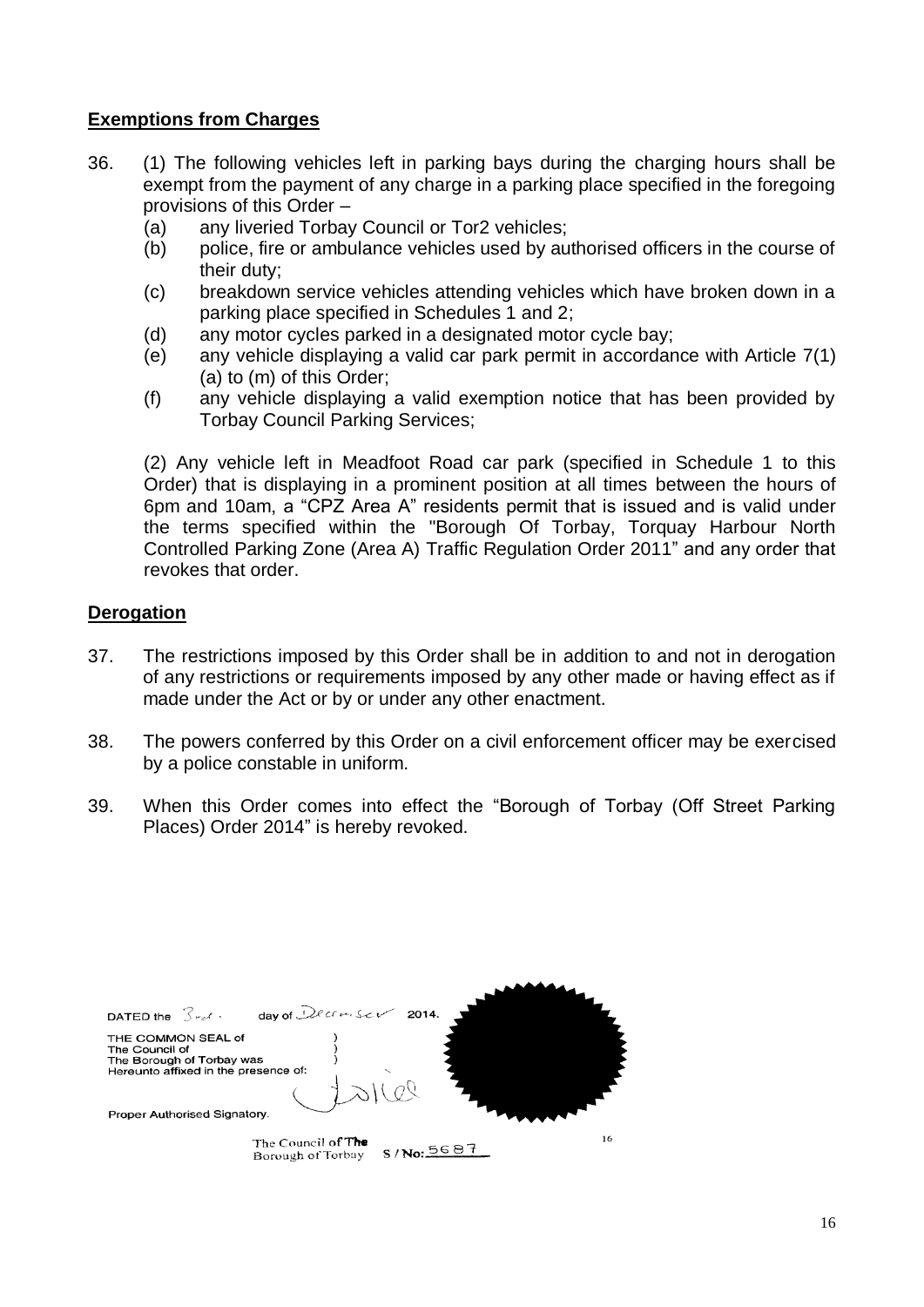# **Index**

| <b>Schedule 1</b>  | Pay & Display Parking Places                                           |
|--------------------|------------------------------------------------------------------------|
| <b>Schedule 2</b>  | Pay On Exit Parking Places                                             |
| <b>Schedule 3</b>  | <b>Reserved Bays</b>                                                   |
| <b>Schedule 4</b>  | <b>Reserved Parking Areas</b>                                          |
| <b>Schedule 5</b>  | <b>Commercial Vehicle Parking Places</b>                               |
| <b>Schedule 6</b>  | Daily Parking Charges 1 <sup>st</sup> December to 1 <sup>st</sup> May  |
| <b>Schedule 7</b>  | Daily Parking Charges 2 <sup>nd</sup> May to 30 <sup>th</sup> November |
| <b>Schedule 8</b>  | Daily Parking Charges for Commercial Vehicles                          |
| <b>Schedule 9</b>  | <b>Promotional Parking Charges</b>                                     |
| <b>Schedule 10</b> | <b>Car Park Permits</b>                                                |
| <b>Schedule 11</b> | <b>Reserved Bay Charges</b>                                            |
| <b>Schedule 12</b> | <b>Revocations</b>                                                     |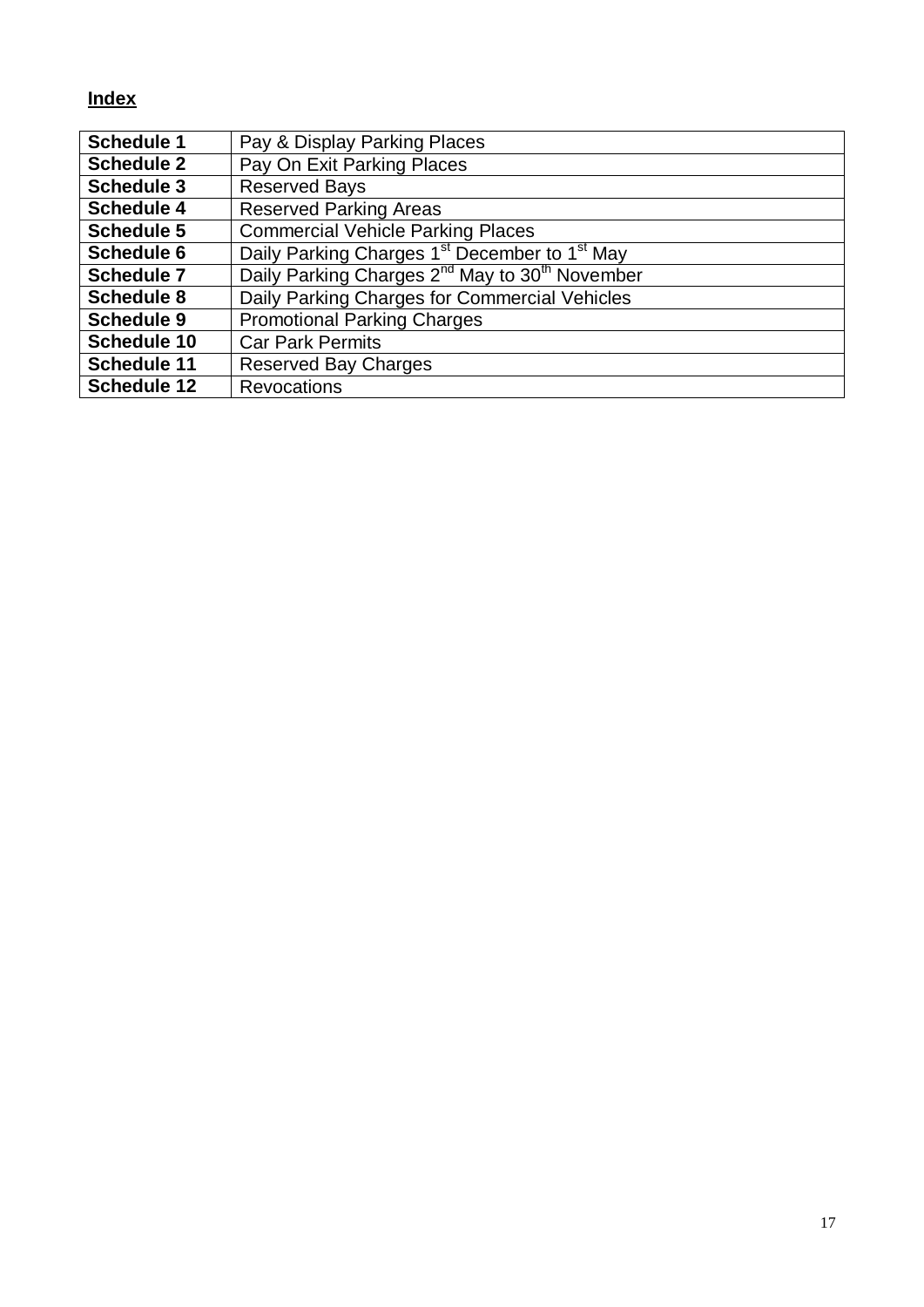### **Schedule 1: Pay & Display Parking Places**

**Brixham Paignton Torquay** Breakwater **Broadsands Abbey Park** Brixham Central\*\* Churchward Road Beacon Quay Oxen Cove Cliff Park Chilcote Close

Crown & Anchor Kilmorie Preston Gardens Meadfoot Beach Quaywest Meadfoot Road Roundham Melville Street Station Lane\*\*\* Princes Street Victoria Shedden Hill Youngs Park St Marychurch

Freshwater Clennon Valley Brunswick Square Shoalstone Colin Road Hampton Avenue Goodrington Lower Union Lane Shoppers\*<br>
Great Western\*\* Lymington Road Coach Statio Lymington Road Coach Station Torre Valley Town Hall **Union Square** Walls Hill

- **\*** Car park with maximum stay of 60 minutes.
- \*\* Car park with maximum stay of 3 hours.

Long stay car park that also has a section of short stay parking with a maximum stay of 60 minutes.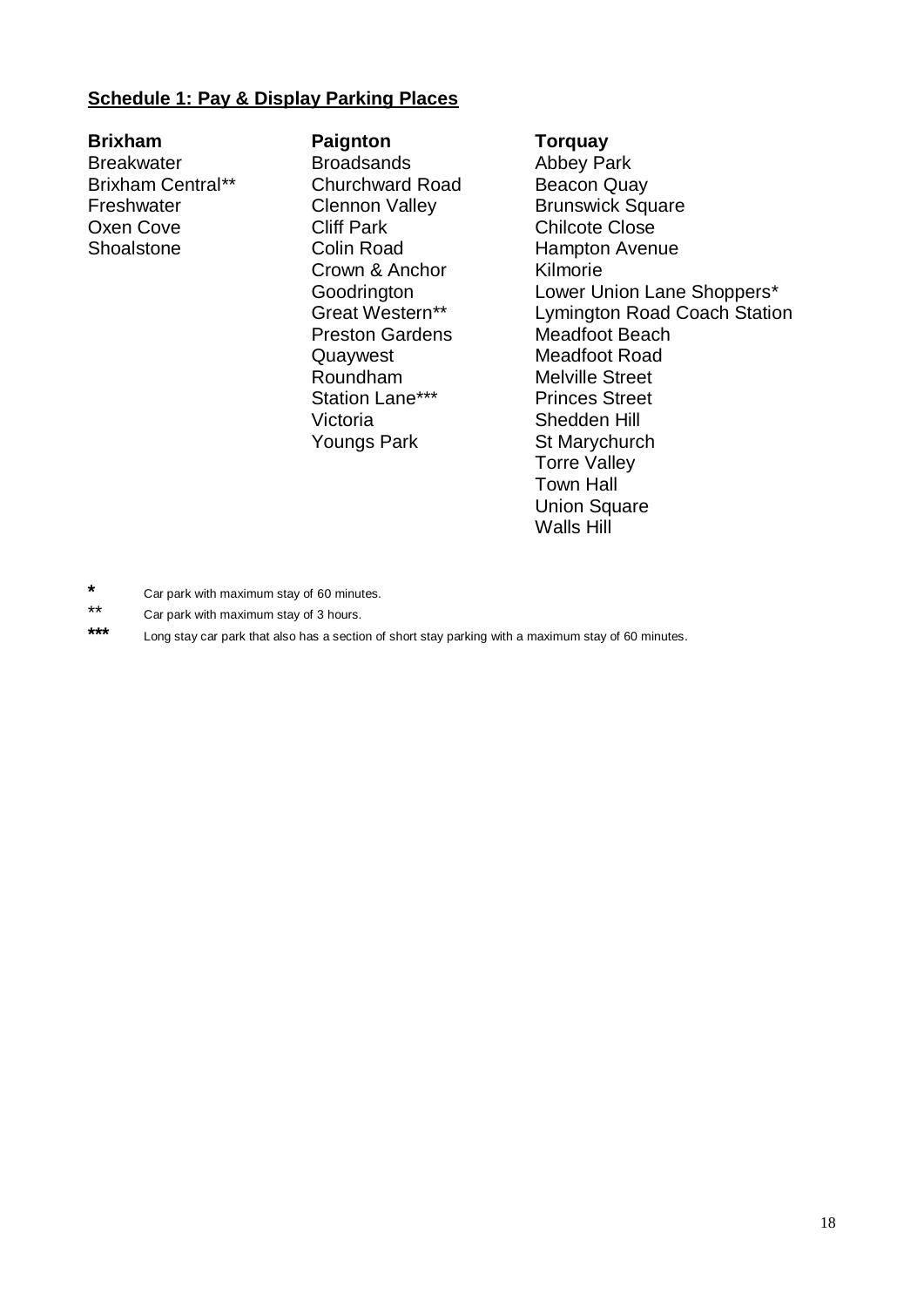# **Schedule 2: Pay On Exit Parking Places**

**Torquay** Harbour Lower Union Lane Multi-storey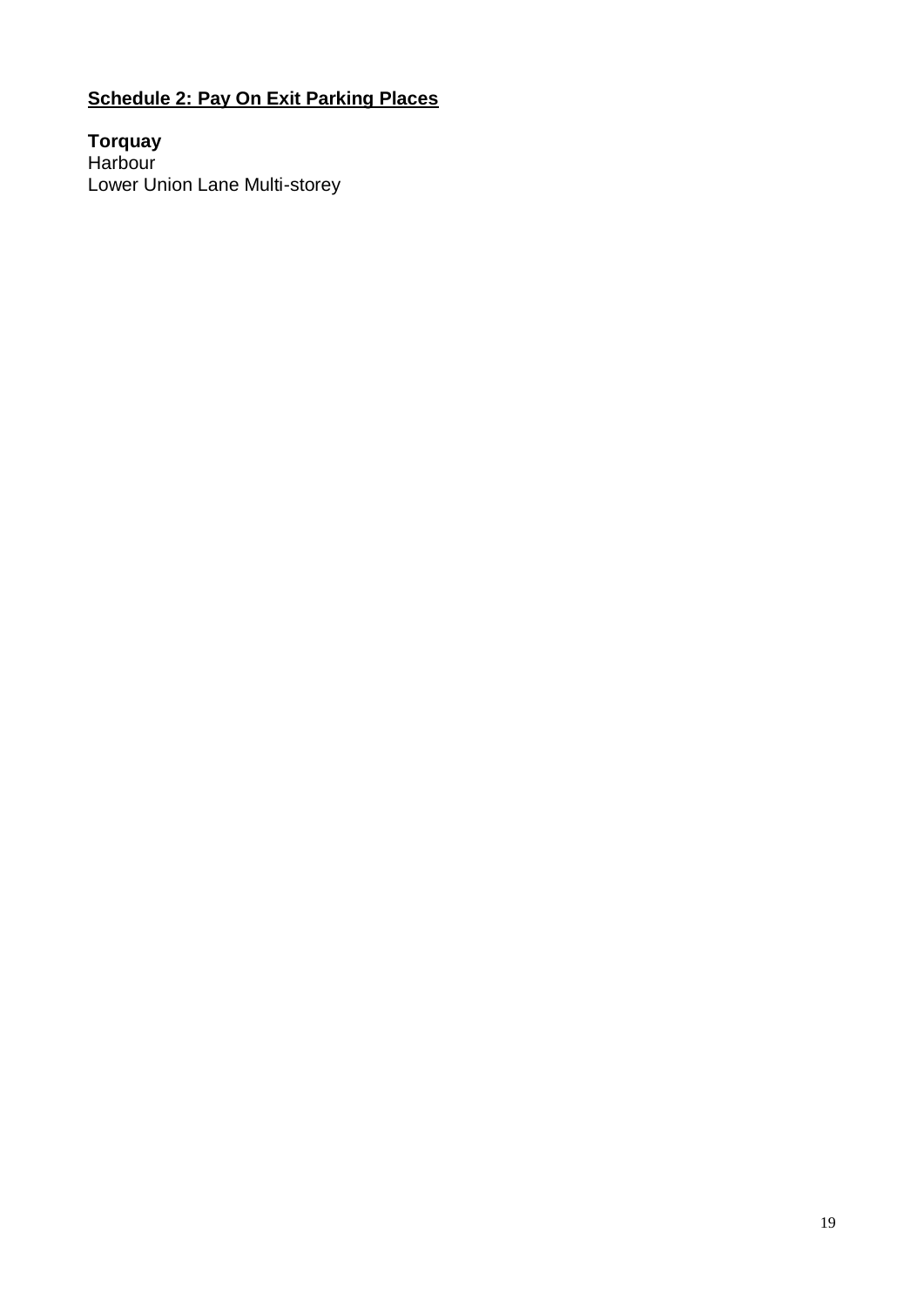# **Schedule 3: Reserved Bays**

**Brixham Paignton Paignton Torquay**<br>Breakwater Car Park **Victoria Car Park Beacon C** Freshwater Car Park<br>Southern Quay

Breakwater Car Park Victoria Car Park Beacon Quay Car Park<br>Freshwater Car Park Chilcote Close Harbour Car Park Lymington Road Coach Station Shedden Hill Car Park St Dominics Close Town Hall Zion Road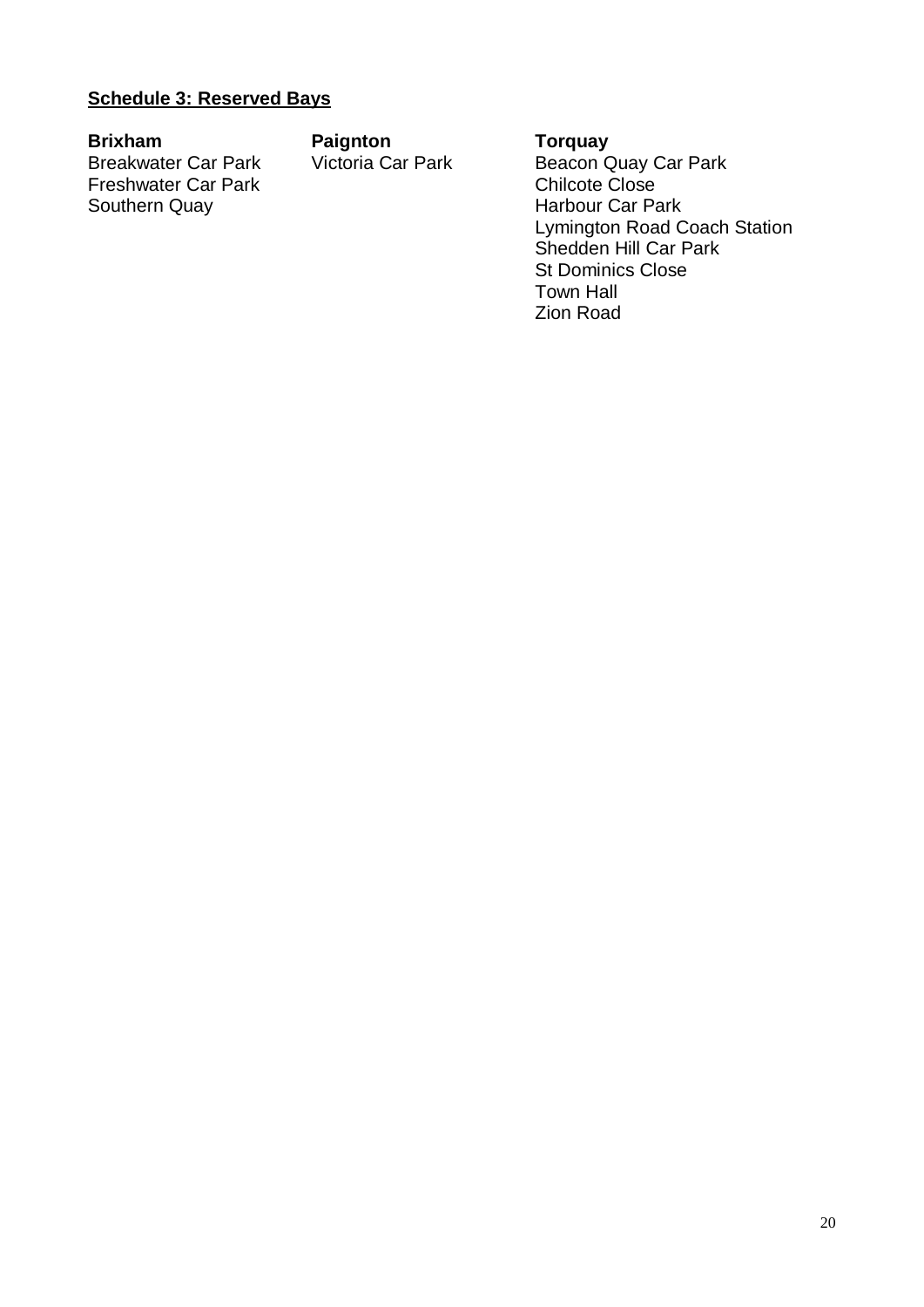# **Schedule 4: Reserved Parking Areas**

## **Torquay**

Town Hall *(following bays in operation at this location: Whiskey 1 Vehicle Bay, Hallkeepers Bay, Library Vehicle Bay, Mobile Enforcement Vehicle Bay, Printing Vehicle Bay, Security Vehicle Bay, Operational/Liveried Vehicle bays max stay 2 hours Mon-Fri 8am-6pm, loading bay maximum stay 30 minutes)*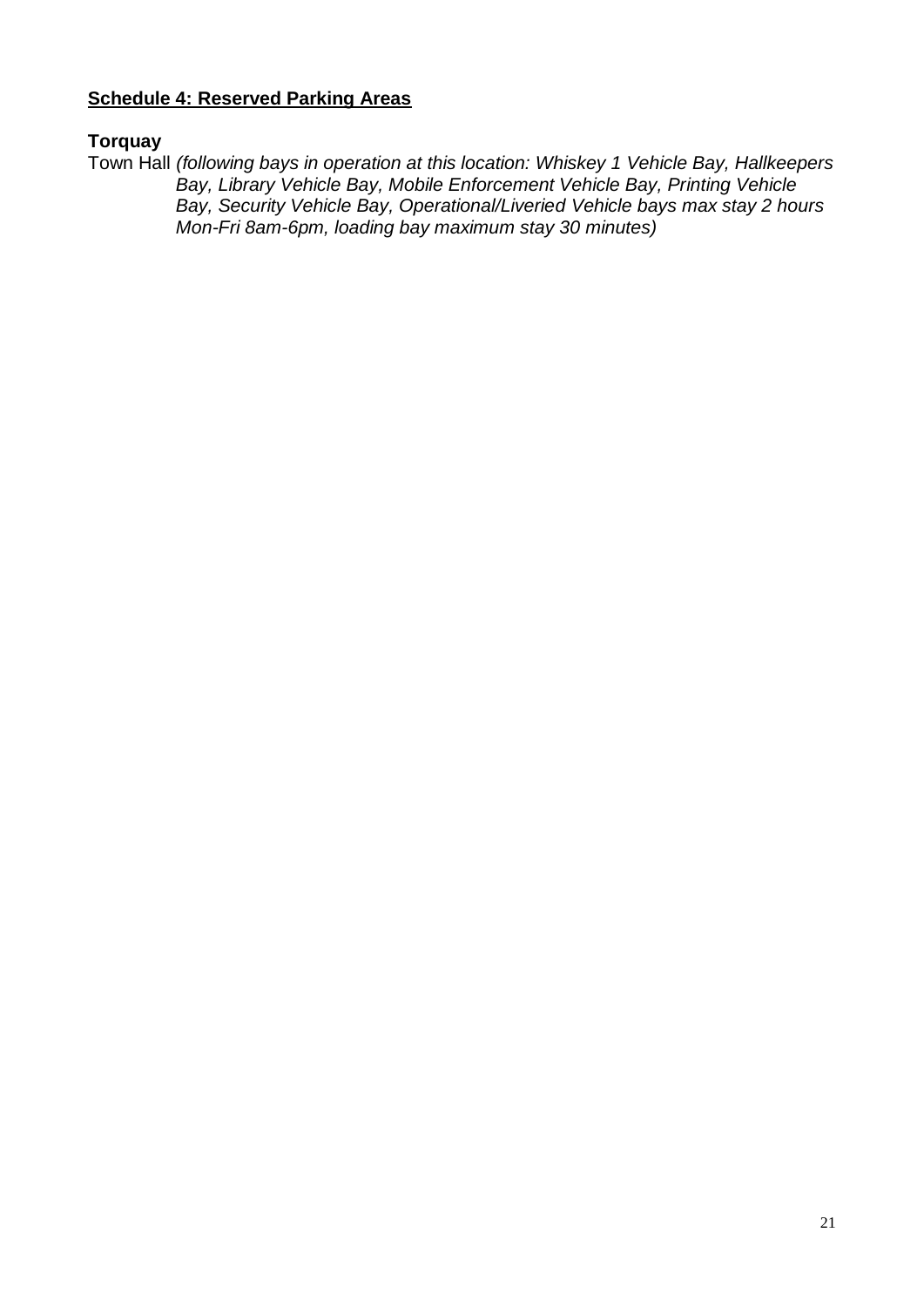# **Schedule 5: Commercial Vehicle Parking Places**

**Brixham Paignton Torquay** Victoria Shedden Hill

**Brixham Paignton Torquay<br>
Clennon Valley Lymington Road Coach Station<br>
Victoria Shedden Hill<br>
Clennon Valley Shedden Hill**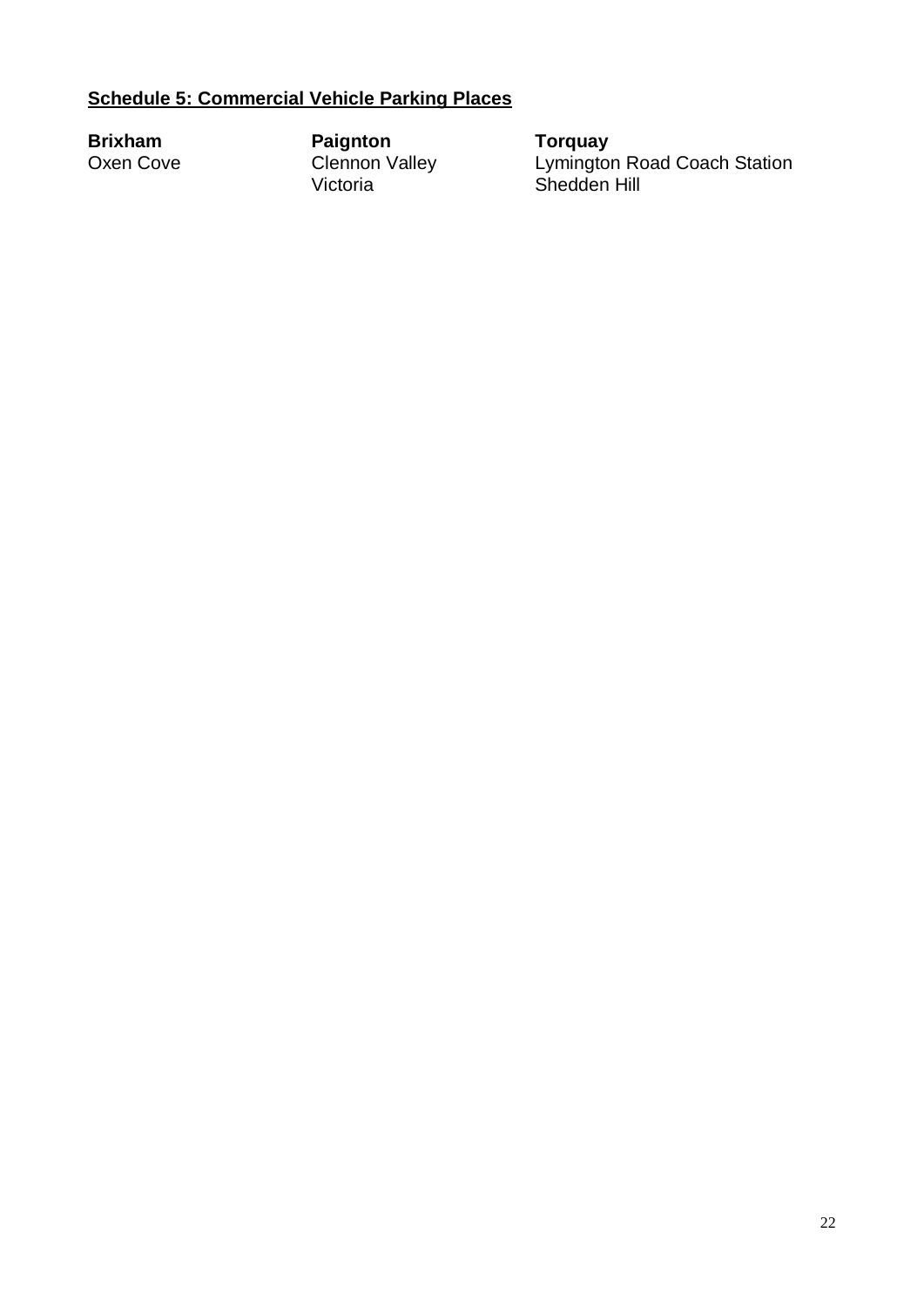# **Schedule 6: Daily Parking Charges for the period 1st December to 1st May (dates inclusive each year)**

| Parking period up to:                                  | Charge  |
|--------------------------------------------------------|---------|
| Up to 30 minutes*                                      | $50p^*$ |
| Up to 4 hours (only available between 10:00 and 23:59) | £2.00   |
| Up to 24 hours                                         | £3.00   |

\* 30 minute tariff only available in following car parks:

Brixham – Brixham Central.

Paignton – Broadsands, Great Western, Roundham, Victoria, Youngs Park.

Torquay – Abbey Park, Brunswick Square, Chilcote Close, Hampton Avenue, Harbour, Lower Union Lane Shoppers, Meadfoot Road, Princes Street, St Marychurch, Union Square.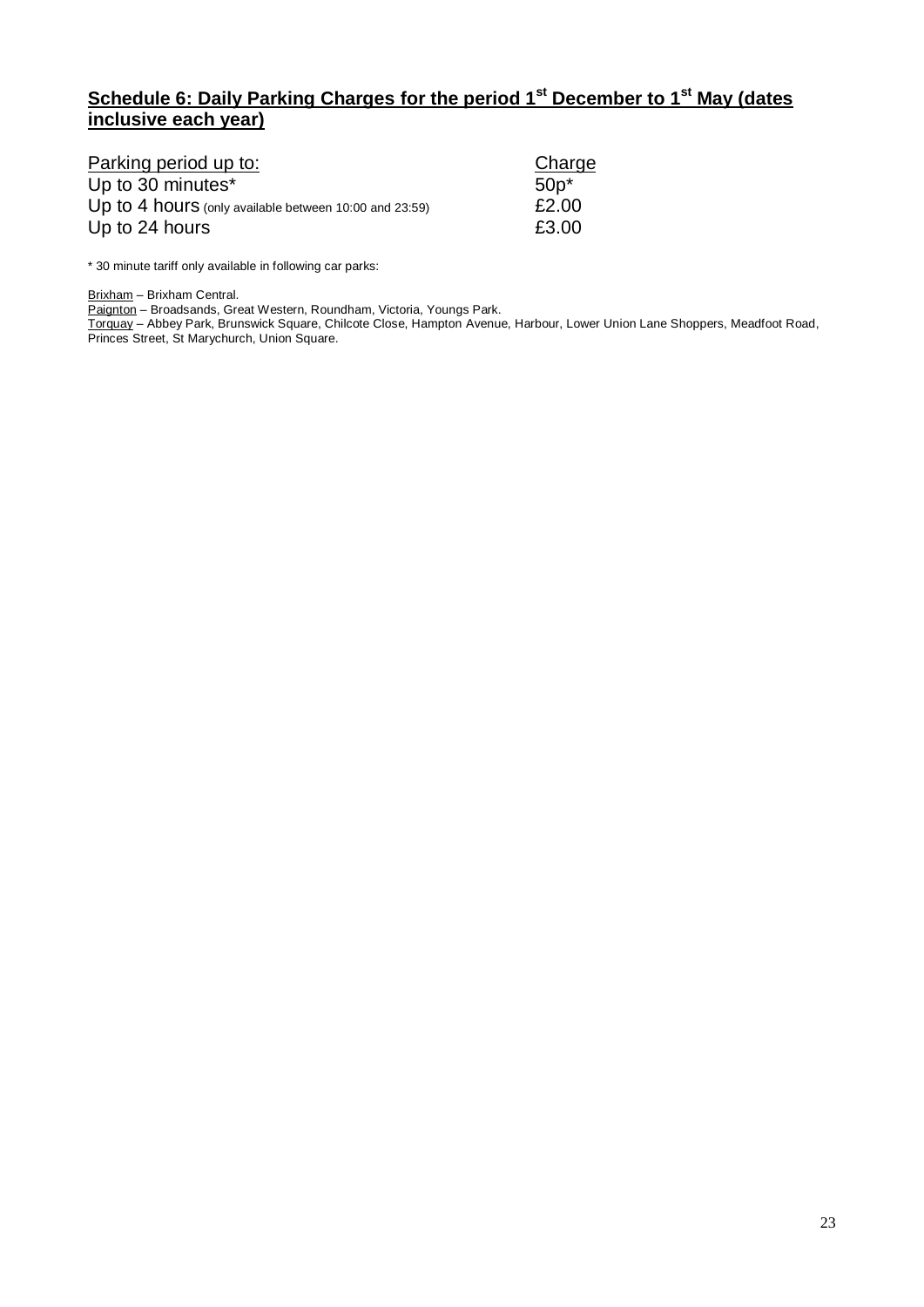# **Schedule 7: Daily Parking Charges for the period 2nd May to 30th November (dates inclusive each year)**

# **Beach Car Parks**

| Charge |
|--------|
| £1.50  |
| £2.00  |
| £2.50  |
| £4.00  |
| £4.50  |
| £5.50  |
| £8.00  |
|        |

Above charges applicable to Beach Car Parks only at following locations:

**Brixham –** Breakwater**,** Shoalstone.

**Paignton –** Broadsands**,** Cliff Park**,** Colin Road**,** Quaywest**,** Roundham**,** Youngs Park.

**Torquay –** Abbey Park**,** Kilmorie**,** Meadfoot Beach**,** Shedden Hill**,** Torre Valley**,** Walls Hill.

# **Town Centre & Leisure Car Parks**

| Parking period up to: | Charge |
|-----------------------|--------|
| 30 minutes            | $70p*$ |
| 1 hour                | £1.30  |
| 1.5 hours             | £1.80  |
| 2 hours               | £2.30  |
| 3 hours               | £3.30  |
| 4 hours               | £4.00  |
| 5 hours               | £5.00  |
| 24 hours              | £8.00  |
|                       |        |

\* Only valid in Shoppers, St Marychurch, Chilcote Close, Princes Street, Brunswick Square, Great Western, Preston Gardens, Colin Road, and Brixham Central car parks.

## Above charges applicable to Town Centre or Leisure Car Parks only at following locations:

**Brixham –** Brixham Central *(note – maximum stay of 3 hours),* Freshwater, Oxen Cove.

**Paignton –** Churchward Road**,** Clennon Valley**,** Crown & Anchor**,** Great Western *(note – maximum stay of 3 hours)***,** Preston Gardens *(note – there are 9 shoppers bays that allow free parking for up to 20 minutes at this location)***,** Station Lane (*note – there are 14 bays within Station Lane Car Park that allow a maximum stay of 1 hour*), Victoria.

**Torquay –** Beacon Quay**,** Brunswick Square *(note – there are 12 shoppers bays that allow free parking for up to 20 minutes at this location)***,** Chilcote Close**,** Hampton Avenue**,** Lower Union Lane Short Stay (Shoppers) *(note – maximum stay of 1 hour)***,** Lymington Road Coach Station**,** Meadfoot Road**,** Melville Street**,** Princes Street, St Marychurch**,** Town Hall**,**  Union Square.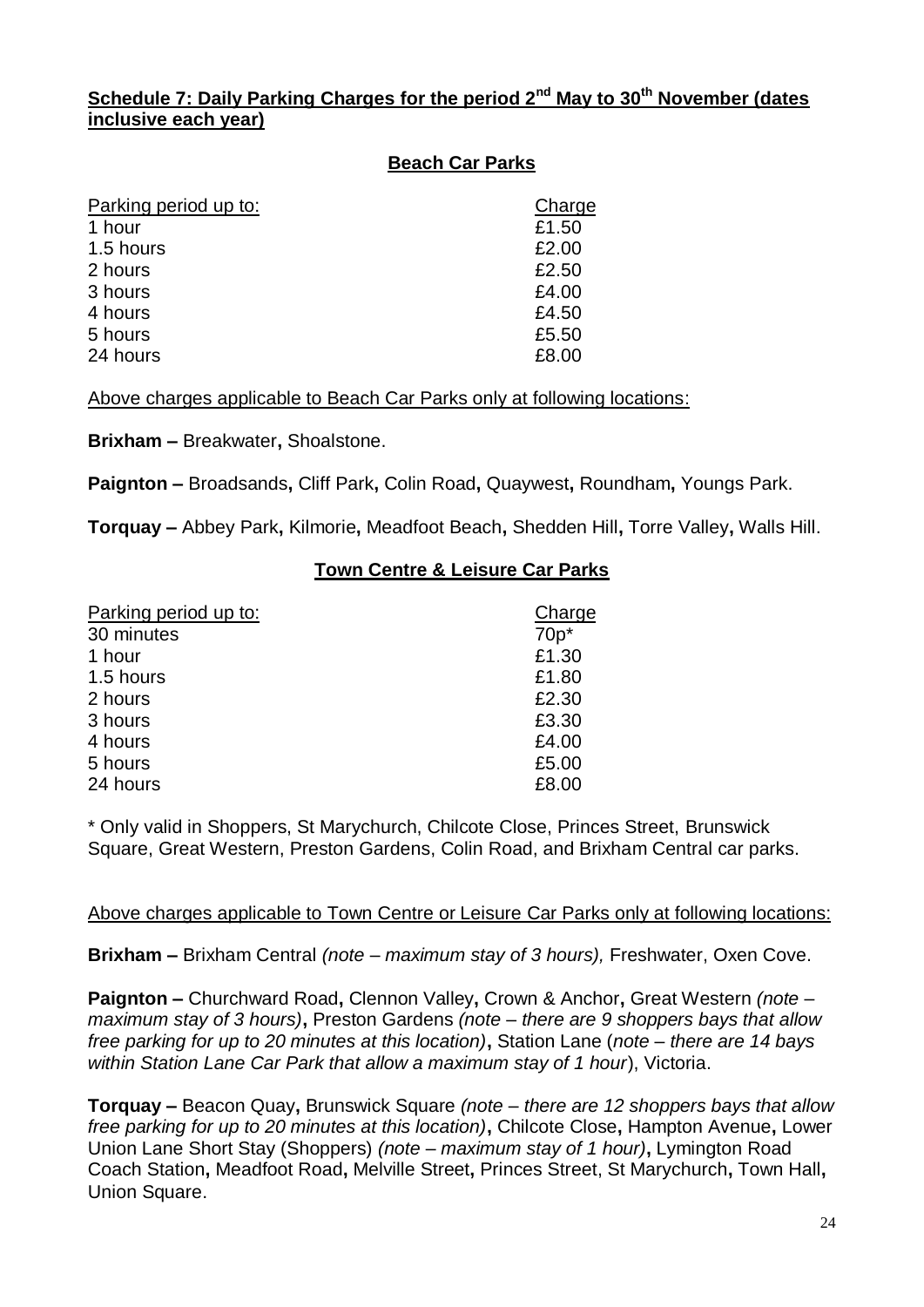# **Schedule 8: Daily Charges For Commercial Vehicles**

| Charge |
|--------|
| £2.00  |
| £6.00  |
| £10.00 |
|        |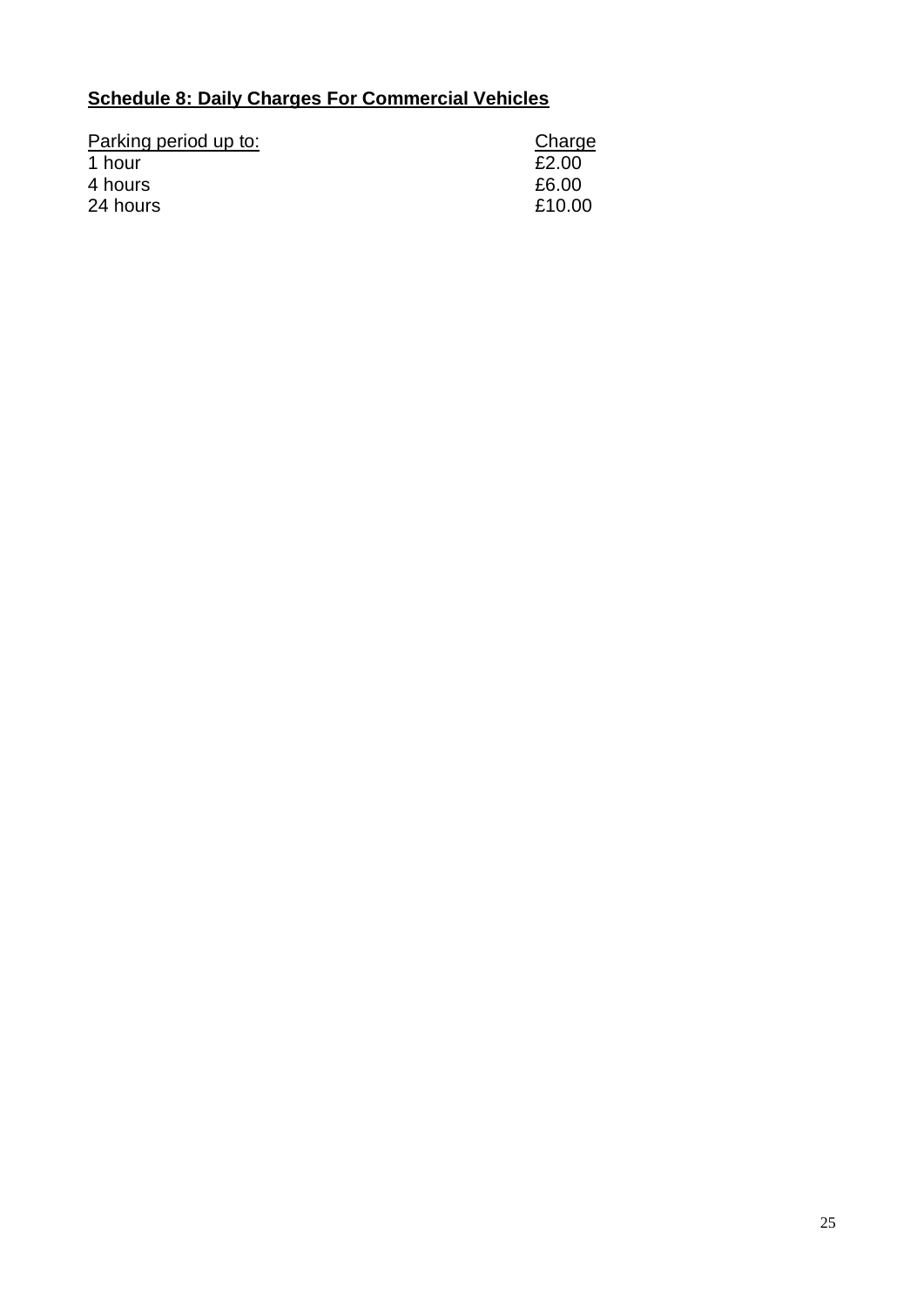# **Schedule 9: Promotional Parking Charges**

| Parking period up to:                        | Charge          |
|----------------------------------------------|-----------------|
| Parking Promotion 1 – up to 6 hours          | 50 <sub>p</sub> |
| Parking Promotion 1 – up to 12 hours         | £1.00           |
| Parking Promotion 2 – Noon to midnight       | £1.00           |
| Parking Promotion 3 – All day parking        | £3.00           |
| Parking Promotion 4 – All day (not 24 hours) | £1.00           |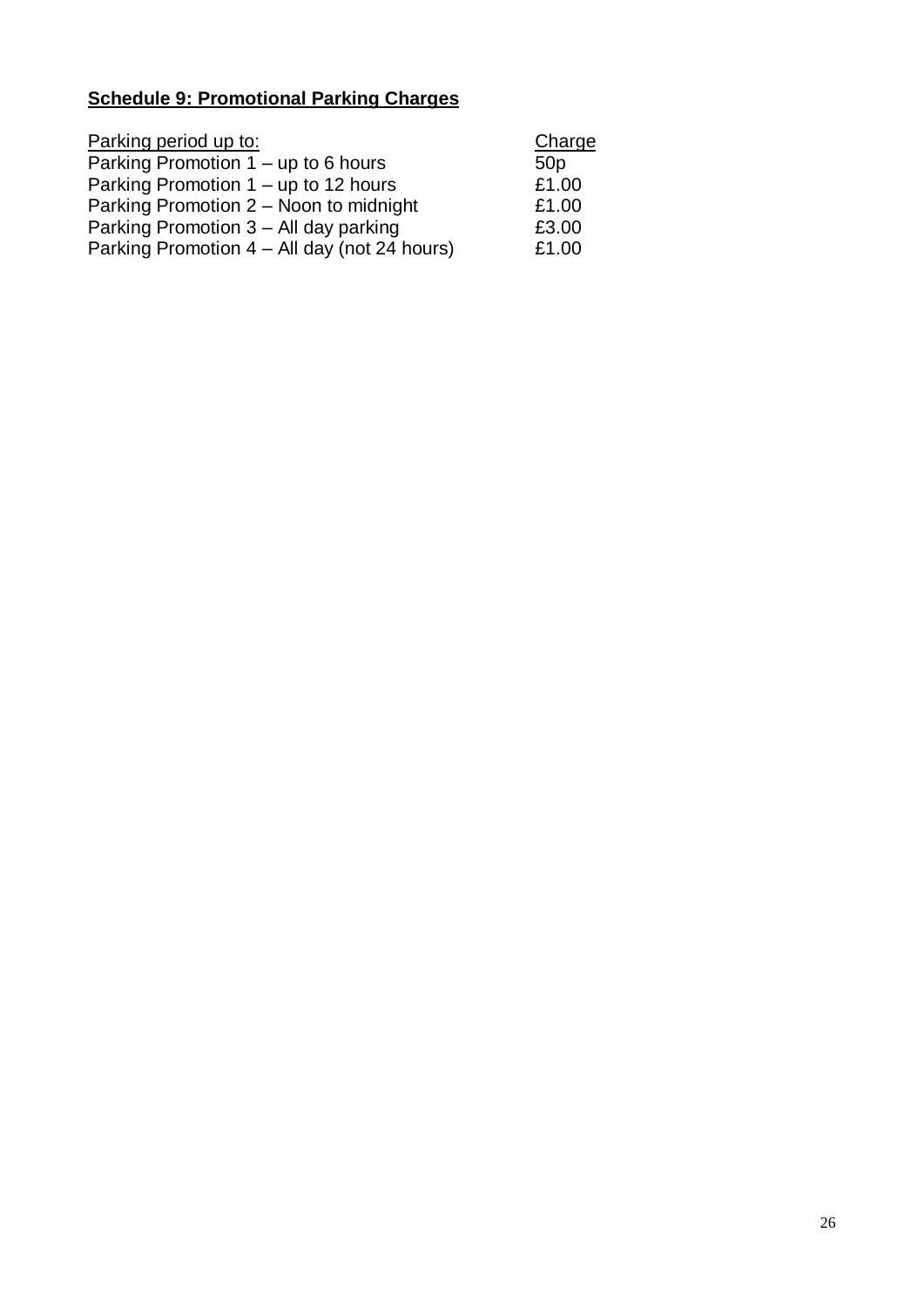# **Schedule 10: Car Park Permits**

| Period:                             | Charge  |
|-------------------------------------|---------|
| <b>Annual Permit</b>                | £510.00 |
| <b>Annual Commuter</b>              | £480.00 |
| <b>Annual Site Specific</b>         | £450.00 |
| <b>Weekly Permit</b>                | £14.00  |
| 3 Day Car Park Permit               | £6.00   |
| <b>Weekly Commercial</b>            | £38.00  |
| <b>Monthly All Car Park Permit</b>  | £42.50  |
| <b>Monthly Commuter</b>             | £40.00  |
| <b>Monthly Site Specific</b>        | £37.50  |
| Off Peak Permit (valid 3pm to 10am) | £50.00  |
| 12 months Paignton                  |         |
| Harbour User site specific          | £330.00 |
| 6 months Paignton                   |         |
| Harbour User site specific          | £170.00 |
| 3 months Paignton                   |         |
| Harbour User site specific          | £100.00 |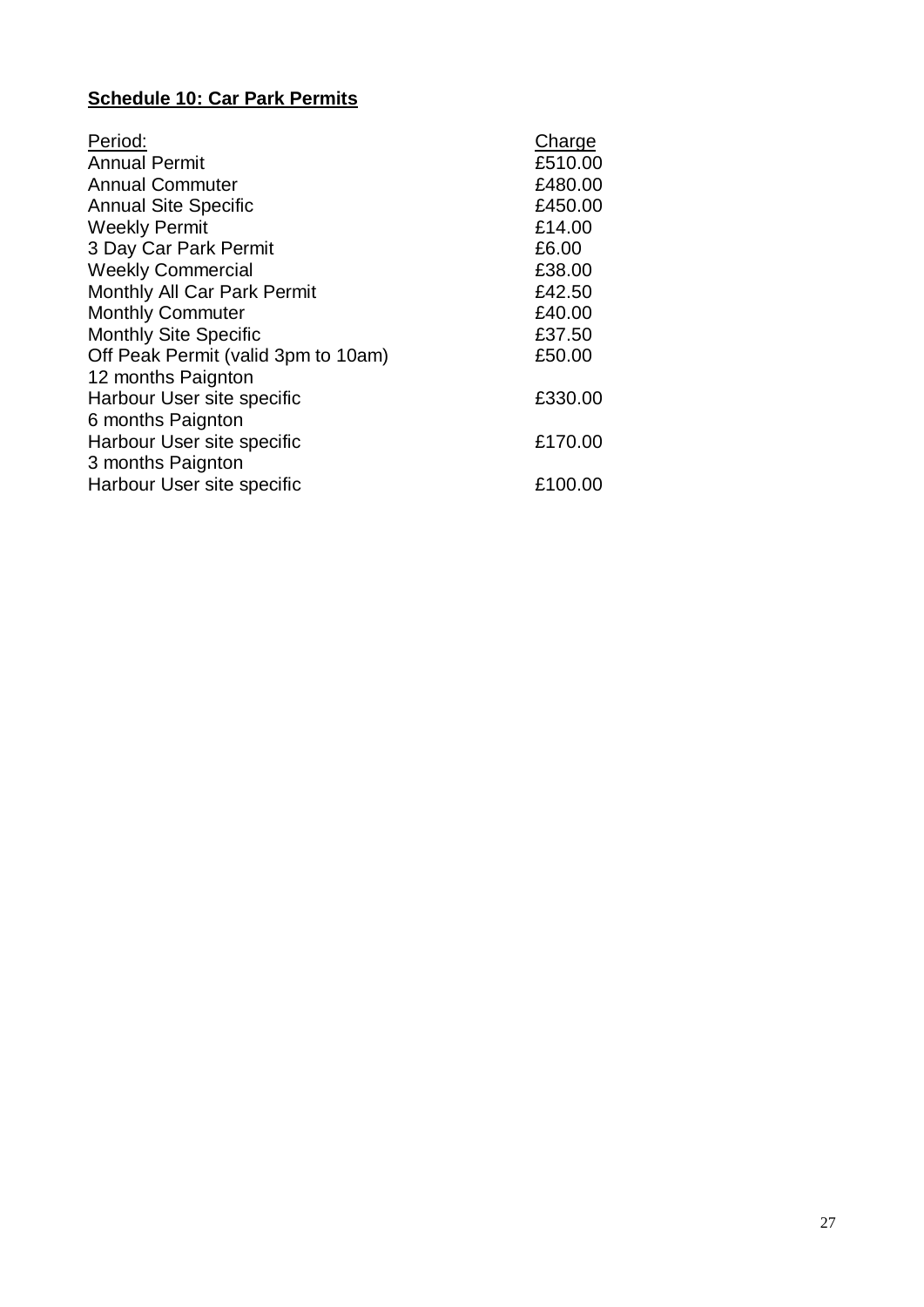# **Schedule 11: Reserved Bay Charges**

| Period    | Charge  |
|-----------|---------|
| 12 months | £510.00 |
| 6 months  | £320.00 |
| 3 months  | £200.00 |